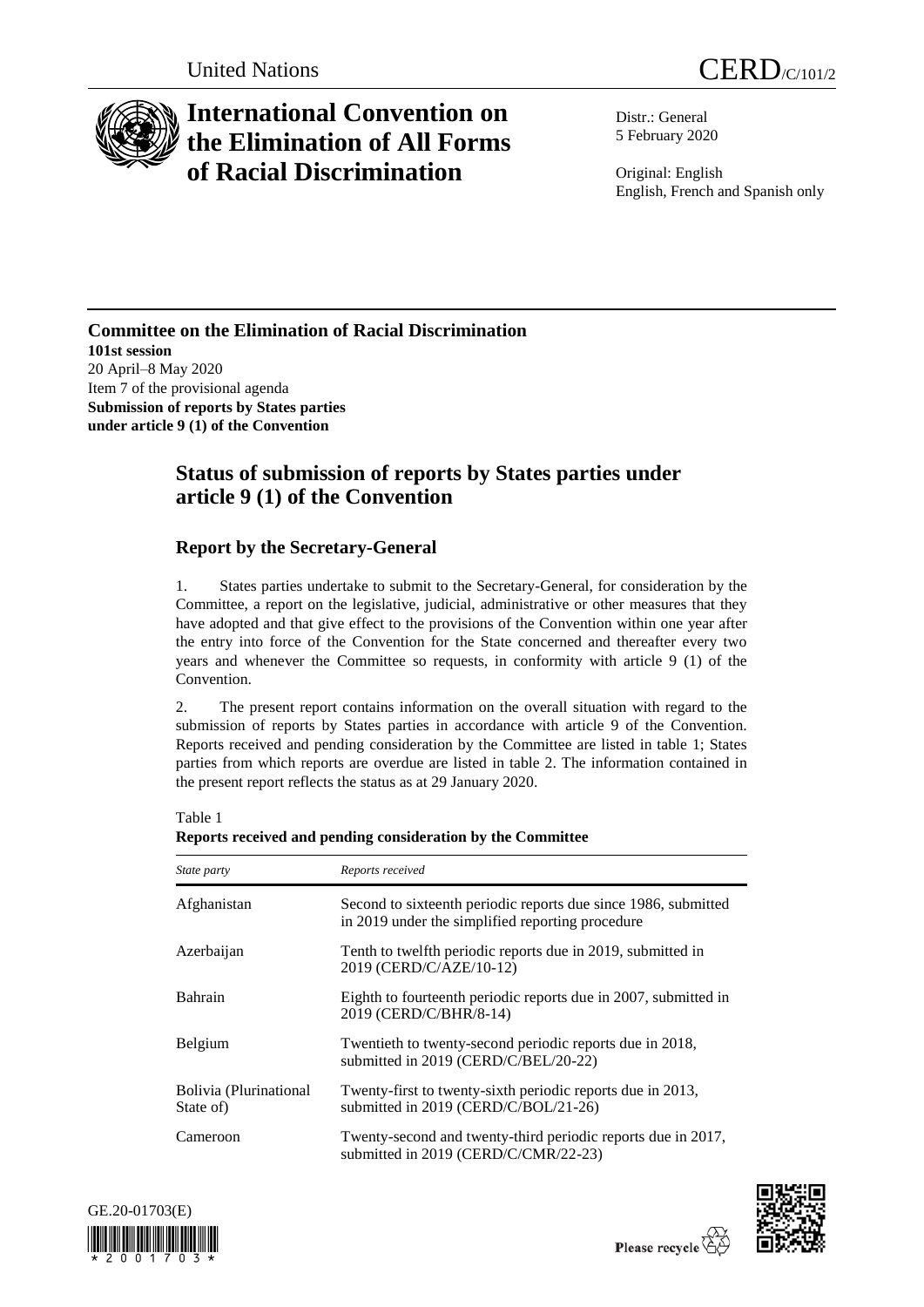| State party                       | Reports received                                                                                     |  |
|-----------------------------------|------------------------------------------------------------------------------------------------------|--|
| Chile                             | Twenty-second and twenty-third periodic reports due in 2016,<br>submitted in 2018 (CERD/C/CHL/22-23) |  |
| Cyprus                            | Twenty-fifth periodic report due in 2020, submitted in 2019                                          |  |
| Denmark <sup>a</sup>              | Twenty-second to twenty-fourth periodic reports due in 2019,<br>submitted in 2018 (CERD/C/DNK/22-24) |  |
| Ecuador                           | Twenty-fifth periodic report due in 2020, submitted in 2019                                          |  |
| Estonia                           | Twelfth and thirteenth periodic reports due in 2018, submitted<br>in 2019 (CERD/C/EST/12-13)         |  |
| France                            | Twenty-second and twenty-third periodic reports due in 2017,<br>submitted in 2019 (CERD/C/FRA/22-23) |  |
| Italy <sup><math>a</math></sup>   | Twenty-first periodic report due in 2019, submitted in 2019<br>(CERD/C/ITA/21)                       |  |
| Jamaica                           | Twenty-first to twenty-fourth periodic reports due in 2016,<br>submitted in 2019 (CERD/C/JAM/21-24)  |  |
| Kazakhstan                        | Eighth to eleventh periodic reports due in 2017, submitted in<br>2019 (CERD/C/KAZ/8-11)              |  |
| Kuwait                            | Twenty-fifth and twenty-sixth periodic reports due in 2020,<br>submitted in 2019                     |  |
| Lebanon <sup><math>a</math></sup> | Twenty-third and twenty-fourth periodic reports due in 2018,<br>submitted in 2018 (CERD/C/LBN/23-24) |  |
| Netherlands <sup>a</sup>          | Twenty-second to twenty-fourth periodic reports due in 2019,<br>submitted in 2019 (CERD/C/NLD/22-24) |  |
| Nicaragua                         | Fifteenth to twenty-first periodic reports due in 2011, submitted<br>in 2019 (CERD/C/NIC/15-21)      |  |
| Niger                             | Twenty-second to twenty-fifth periodic reports due in 2018,<br>submitted in 2019 (CERD/C/NER/22-25)  |  |
| Senegal                           | Nineteenth to twenty-third periodic reports due in 2015,<br>submitted in 2019 (CERD/C/SEN/19-23)     |  |
| Singapore <sup>a</sup>            | Initial report due in 2018, submitted in 2018 (CERD/C/SGP/1)                                         |  |
| Slovakia                          | Thirteenth periodic report due in 2020, submitted in 2019                                            |  |
| Suriname                          | Sixteenth to eighteenth periodic reports due in 2019, submitted<br>in 2019                           |  |
| Switzerland <sup>a</sup>          | Tenth to twelfth periodic reports due in 2017, submitted in<br>2018 (CERD/C/CHE/10-12)               |  |
| Thailand                          | Fourth to eighth periodic reports due in 2016, submitted in<br>2019 (CERD/C/THA/4-8)                 |  |
| Turkmenistan                      | Twelfth and thirteenth periodic reports due in 2019, submitted<br>in 2019                            |  |

*<sup>a</sup>* Reports scheduled for consideration at the current session.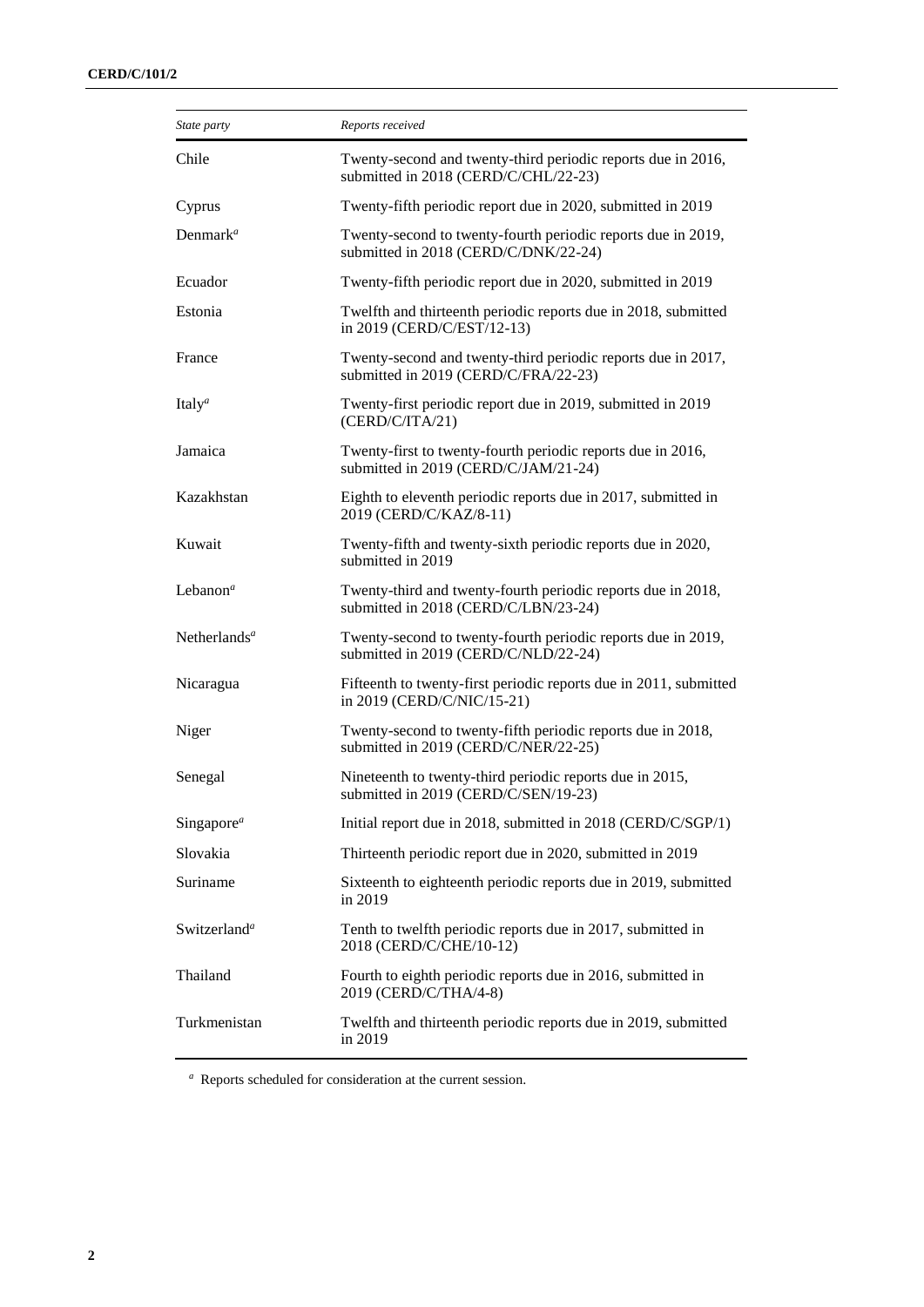#### Table 2 **States parties from which reports are overdue**

| State party         | Report due                                                         | Due date         |
|---------------------|--------------------------------------------------------------------|------------------|
| Antigua and Barbuda | Tenth and eleventh reports,<br>to be submitted jointly             | 24 November 2009 |
|                     | Twelfth report                                                     | 24 November 2011 |
|                     | Thirteenth report                                                  | 24 November 2013 |
|                     | Fourteenth report                                                  | 24 November 2015 |
| Argentina           | Fifteenth report                                                   | 24 November 2017 |
|                     | Sixteenth report                                                   | 24 November 2019 |
|                     | Twenty-fourth to twenty-sixth reports,<br>to be submitted jointly  | 4 January 2020   |
| Austria             | Twenty-first and twenty-second<br>reports, to be submitted jointly | 8 June 2015      |
|                     | Twenty-third report                                                | 8 June 2017      |
|                     | Twenty-fourth report                                               | 8 June 2019      |
| Bahamas             | Fifteenth and sixteenth reports,<br>to be submitted jointly        | 4 September 2006 |
|                     | Seventeenth report                                                 | 4 September 2008 |
|                     | Eighteenth report                                                  | 4 September 2010 |
|                     | Nineteenth report                                                  | 4 September 2012 |
|                     | Twentieth report                                                   | 4 September 2014 |
|                     | Twenty-first report                                                | 4 September 2016 |
|                     | Twenty-second report                                               | 4 September 2018 |
| Bangladesh          | Twelfth report                                                     | 11 July 2002     |
|                     | Thirteenth report                                                  | 11 July 2004     |
|                     | Fourteenth report                                                  | 11 July 2006     |
|                     | Fifteenth report                                                   | 11 July 2008     |
|                     | Sixteenth report                                                   | 11 July 2010     |
|                     | Seventeenth report                                                 | 11 July 2012     |
|                     | Eighteenth report                                                  | 11 July 2014     |
|                     | Nineteenth report                                                  | 11 July 2016     |
|                     | Twentieth report                                                   | 11 July 2018     |
| <b>Barbados</b>     | Seventeenth and eighteenth reports,<br>to be submitted jointly     | 8 December 2007  |
|                     | Nineteenth report                                                  | 8 December 2009  |
|                     | Twentieth report                                                   | 8 December 2011  |
|                     | Twenty-first report                                                | 8 December 2013  |
|                     | Twenty-second report                                               | 8 December 2015  |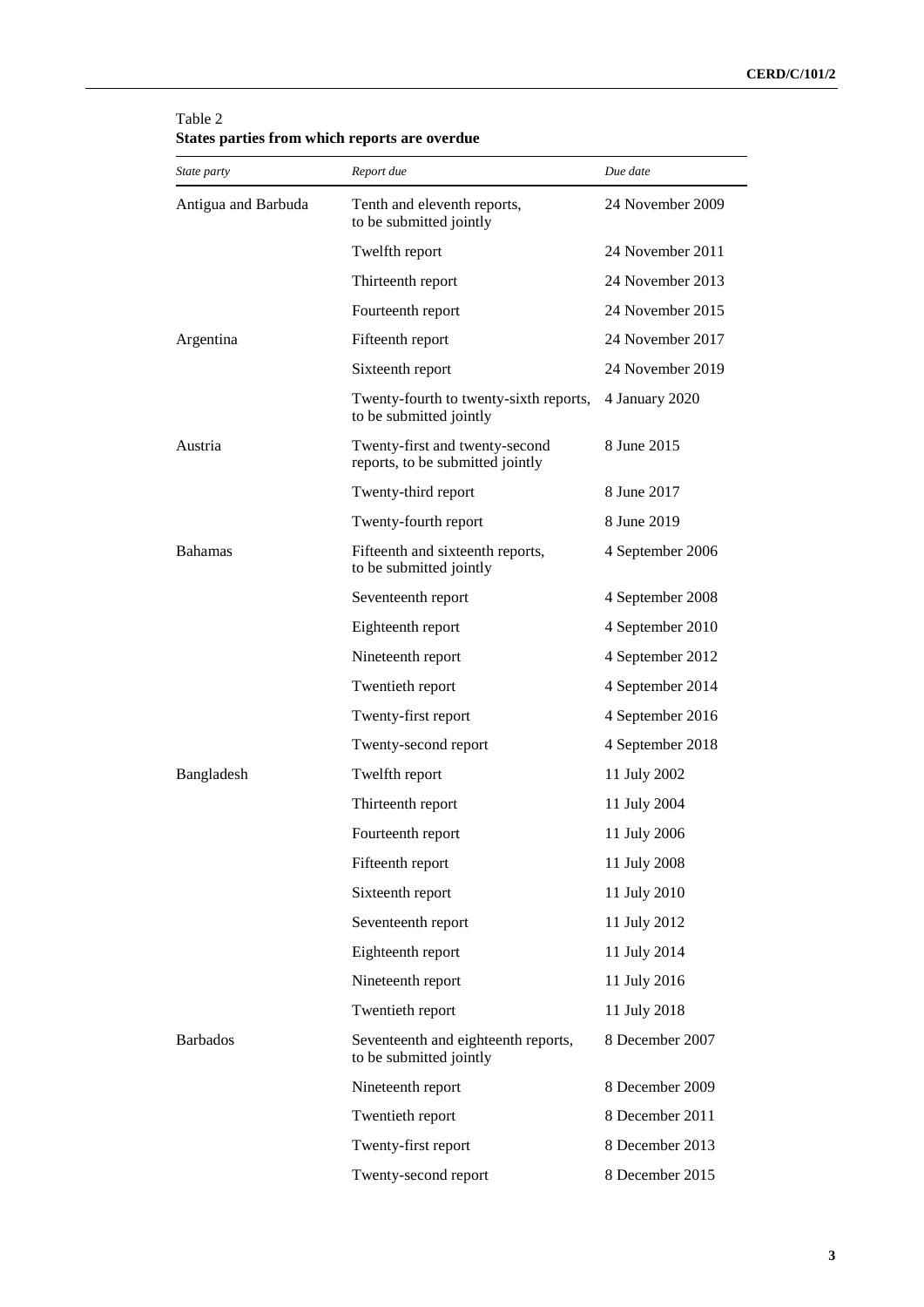| <i>State party</i> | Report due                                                       | Due date         |
|--------------------|------------------------------------------------------------------|------------------|
|                    | Twenty-third report                                              | 8 December 2017  |
|                    | Twenty-fourth report                                             | 8 December 2019  |
| <b>Belize</b>      | Initial report                                                   | 14 December 2002 |
|                    | Second report                                                    | 14 December 2004 |
|                    | Third report                                                     | 14 December 2006 |
|                    | Fourth report                                                    | 14 December 2008 |
|                    | Fifth report                                                     | 14 December 2010 |
|                    | Sixth report                                                     | 14 December 2012 |
|                    | Seventh report                                                   | 14 December 2014 |
|                    | Eighth report                                                    | 14 December 2016 |
|                    | Ninth report                                                     | 14 December 2018 |
| Benin              | Initial report                                                   | 30 December 2002 |
|                    | Second report                                                    | 30 December 2004 |
|                    | Third report                                                     | 30 December 2006 |
|                    | Fourth report                                                    | 30 December 2008 |
|                    | Fifth report                                                     | 30 December 2010 |
|                    | Sixth report                                                     | 30 December 2012 |
|                    | Seventh report                                                   | 30 December 2014 |
|                    | Eighth report                                                    | 30 December 2016 |
|                    | Ninth report                                                     | 30 December 2018 |
| <b>Botswana</b>    | Seventeenth and eighteenth reports,<br>to be submitted jointly   | 22 March 2009    |
|                    | Nineteenth report                                                | 22 March 2011    |
|                    | Twentieth report                                                 | 22 March 2013    |
|                    | Twenty-first report                                              | 22 March 2015    |
|                    | Twenty-second report                                             | 22 March 2017    |
|                    | Twenty-third report                                              | 22 March 2019    |
| <b>Brazil</b>      | Eighteenth to twentieth reports,<br>to be submitted jointly      | 4 January 2008   |
|                    | Twenty-first report                                              | 4 January 2010   |
|                    | Twenty-second report                                             | 4 January 2012   |
|                    | Twenty-third report                                              | 4 January 2014   |
|                    | Twenty-fourth report                                             | 4 January 2016   |
|                    | Twenty-fifth report                                              | 4 January 2018   |
| Bulgaria           | Twenty-third to twenty-fifth reports,<br>to be submitted jointly | 4 January 2020   |
| Burkina Faso       | Twentieth to twenty-second reports,<br>to be submitted jointly   | 17 August 2017   |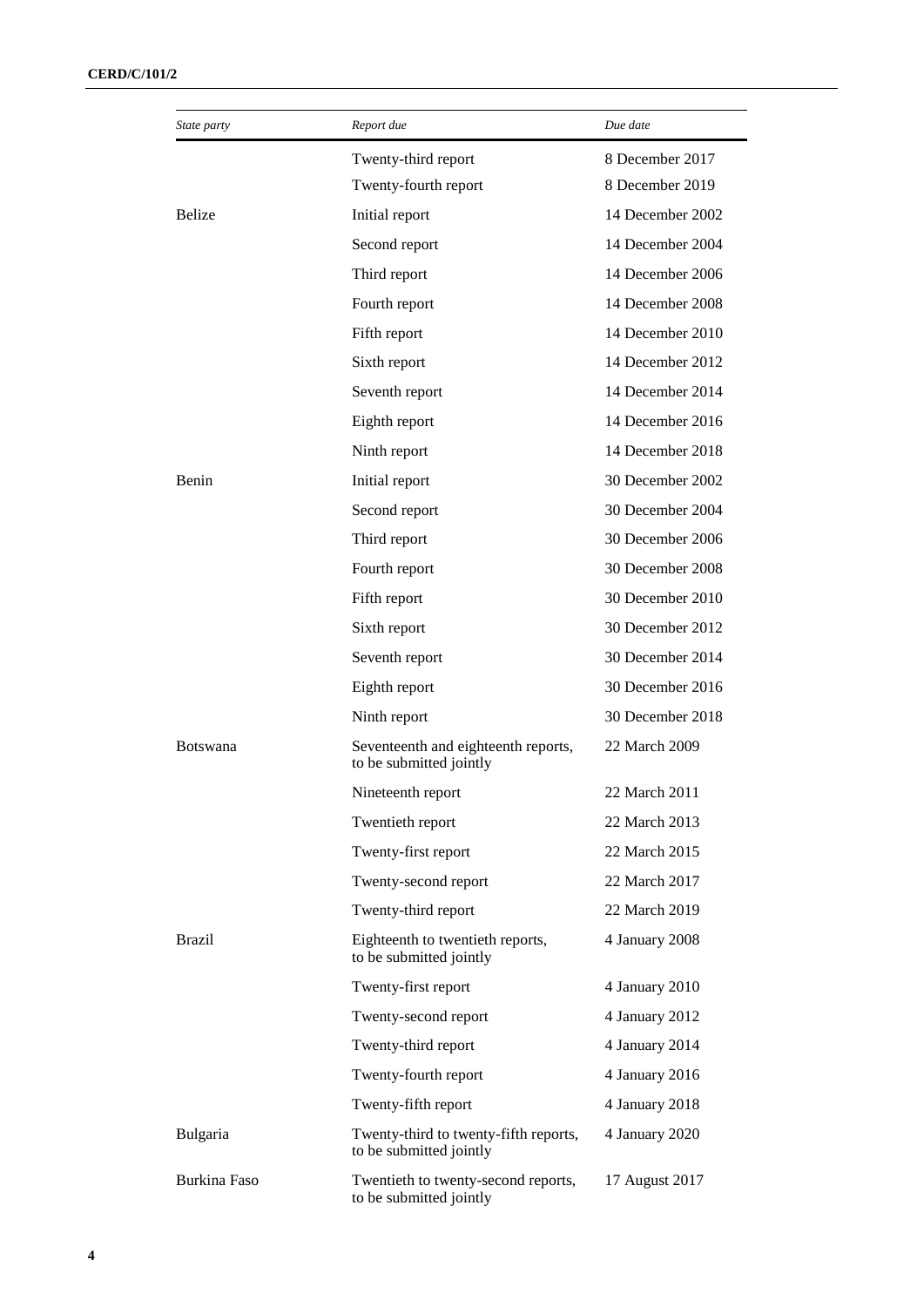| <i>State party</i>       | Report due                                                    | Due date         |
|--------------------------|---------------------------------------------------------------|------------------|
|                          | Twenty-third report                                           | 17 August 2019   |
| Burundi                  | Eleventh report                                               | 26 November 1998 |
|                          | Twelfth report                                                | 26 November 2000 |
|                          | Thirteenth report                                             | 26 November 2002 |
|                          | Fourteenth report                                             | 26 November 2004 |
|                          | Fifteenth report                                              | 26 November 2006 |
|                          | Sixteenth report                                              | 26 November 2008 |
|                          | Seventeenth report                                            | 26 November 2010 |
|                          | Eighteenth report                                             | 26 November 2012 |
|                          | Nineteenth report                                             | 26 November 2014 |
|                          | Twentieth report                                              | 26 November 2016 |
|                          | Twenty-first report                                           | 26 November 2018 |
| Cabo Verde               | Thirteenth and fourteenth reports,<br>to be submitted jointly | 2 November 2006  |
|                          | Fifteenth report                                              | 2 November 2008  |
|                          | Sixteenth report                                              | 2 November 2010  |
|                          | Seventeenth report                                            | 2 November 2012  |
|                          | Eighteenth report                                             | 2 November 2014  |
|                          | Nineteenth report                                             | 2 November 2016  |
|                          | Twentieth report                                              | 2 November 2018  |
| Central African Republic | Eighth report                                                 | 15 April 1986    |
|                          | Ninth report                                                  | 15 April 1988    |
|                          | Tenth report                                                  | 15 April 1990    |
|                          | Eleventh report                                               | 15 April 1992    |
|                          | Twelfth report                                                | 15 April 1994    |
|                          | Thirteenth report                                             | 15 April 1996    |
|                          | Fourteenth report                                             | 15 April 1998    |
|                          | Fifteenth report                                              | 15 April 2000    |
|                          | Sixteenth report                                              | 15 April 2002    |
|                          | Seventeenth report                                            | 15 April 2004    |
|                          | Eighteenth report                                             | 15 April 2006    |
|                          | Nineteenth report                                             | 15 April 2008    |
|                          | Twentieth report                                              | 15 April 2010    |
|                          | Twenty-first report                                           | 15 April 2012    |
|                          | Twenty-second report                                          | 15 April 2014    |
|                          | Twenty-third report                                           | 15 April 2016    |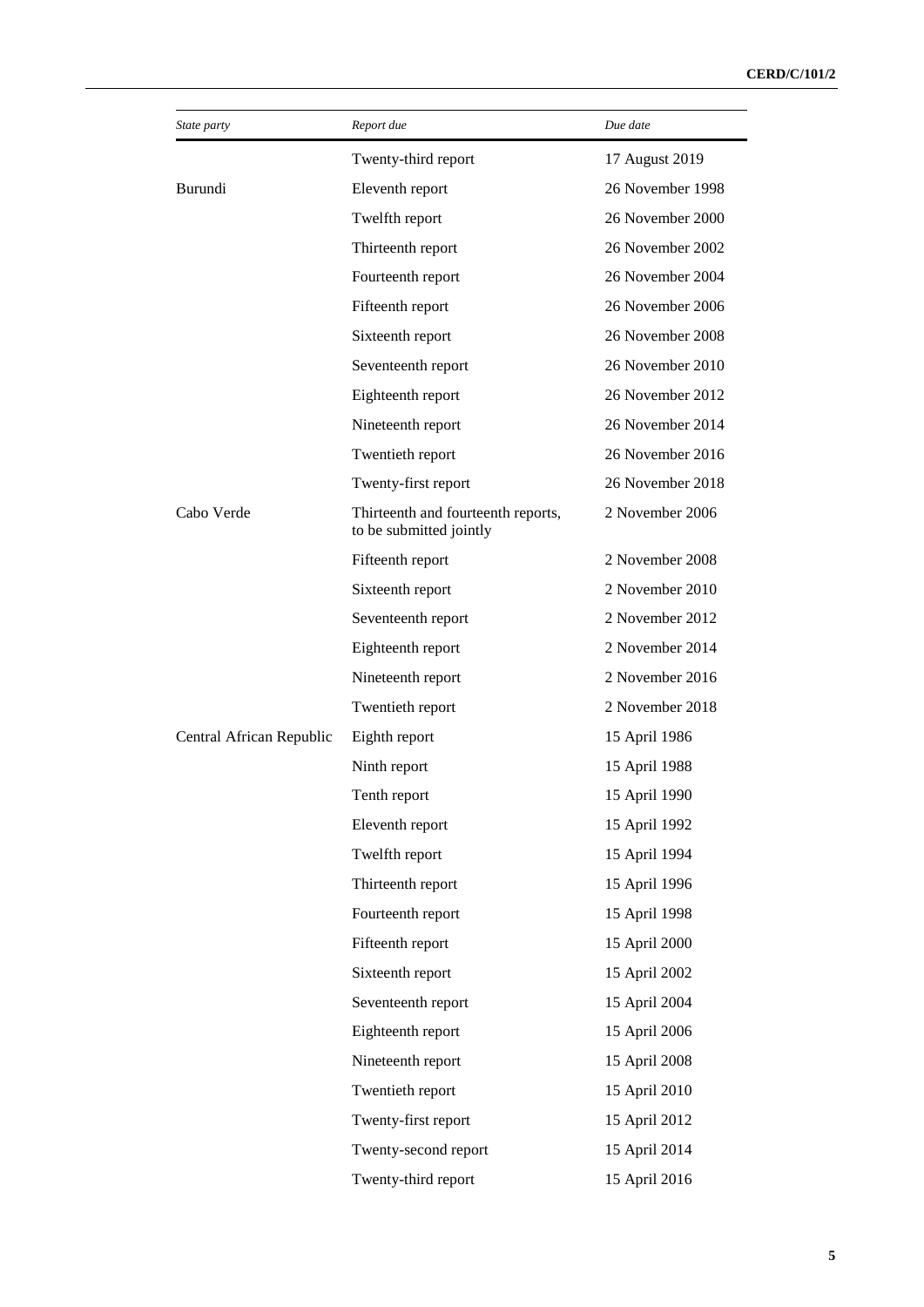| State party                         | Report due                                                         | Due date          |
|-------------------------------------|--------------------------------------------------------------------|-------------------|
|                                     | Twenty-fourth report                                               | 15 April 2018     |
| Chad                                | Nineteenth and twentieth reports,<br>to be submitted jointly       | 16 September 2016 |
|                                     | Twenty-first report                                                | 16 September 2018 |
| Comoros                             | Initial report                                                     | 27 October 2005   |
|                                     | Second report                                                      | 27 October 2007   |
|                                     | Third report                                                       | 27 October 2009   |
|                                     | Fourth report                                                      | 27 October 2011   |
|                                     | Fifth report                                                       | 27 October 2013   |
|                                     | Sixth report                                                       | 27 October 2015   |
|                                     | Seventh report                                                     | 27 October 2017   |
|                                     | Eighth report                                                      | 27 October 2019   |
| Congo                               | Tenth and eleventh reports,<br>to be submitted jointly             | 30 March 2012     |
|                                     | Twelfth report                                                     | 30 March 2014     |
|                                     | Thirteenth report                                                  | 30 March 2016     |
|                                     | Fourteenth report                                                  | 30 March 2018     |
| Costa Rica                          | Twenty-third and twenty-fourth<br>reports, to be submitted jointly | 4 January 2018    |
|                                     | Twenty-fifth report                                                | 4 January 2020    |
| Côte d'Ivoire                       | Fifteenth to seventeenth reports,<br>to be submitted jointly       | 3 February 2006   |
|                                     | Eighteenth report                                                  | 3 February 2008   |
|                                     | Nineteenth report                                                  | 3 February 2010   |
|                                     | Twentieth report                                                   | 3 February 2012   |
|                                     | Twenty-first report                                                | 3 February 2014   |
|                                     | Twenty-second report                                               | 3 February 2016   |
|                                     | Twenty-third report                                                | 3 February 2018   |
| Croatia                             | Ninth and tenth reports,<br>to be submitted jointly                | 12 October 2011   |
|                                     | Eleventh report                                                    | 12 October 2013   |
|                                     | Twelfth report                                                     | 12 October 2015   |
|                                     | Thirteenth report                                                  | 12 October 2017   |
|                                     | Fourteenth report                                                  | 12 October 2019   |
| Democratic Republic of<br>the Congo | Sixteenth to eighteenth reports,<br>to be submitted jointly        | 21 May 2011       |
|                                     | Nineteenth report                                                  | 21 May 2013       |
|                                     | Twentieth report                                                   | 21 May 2015       |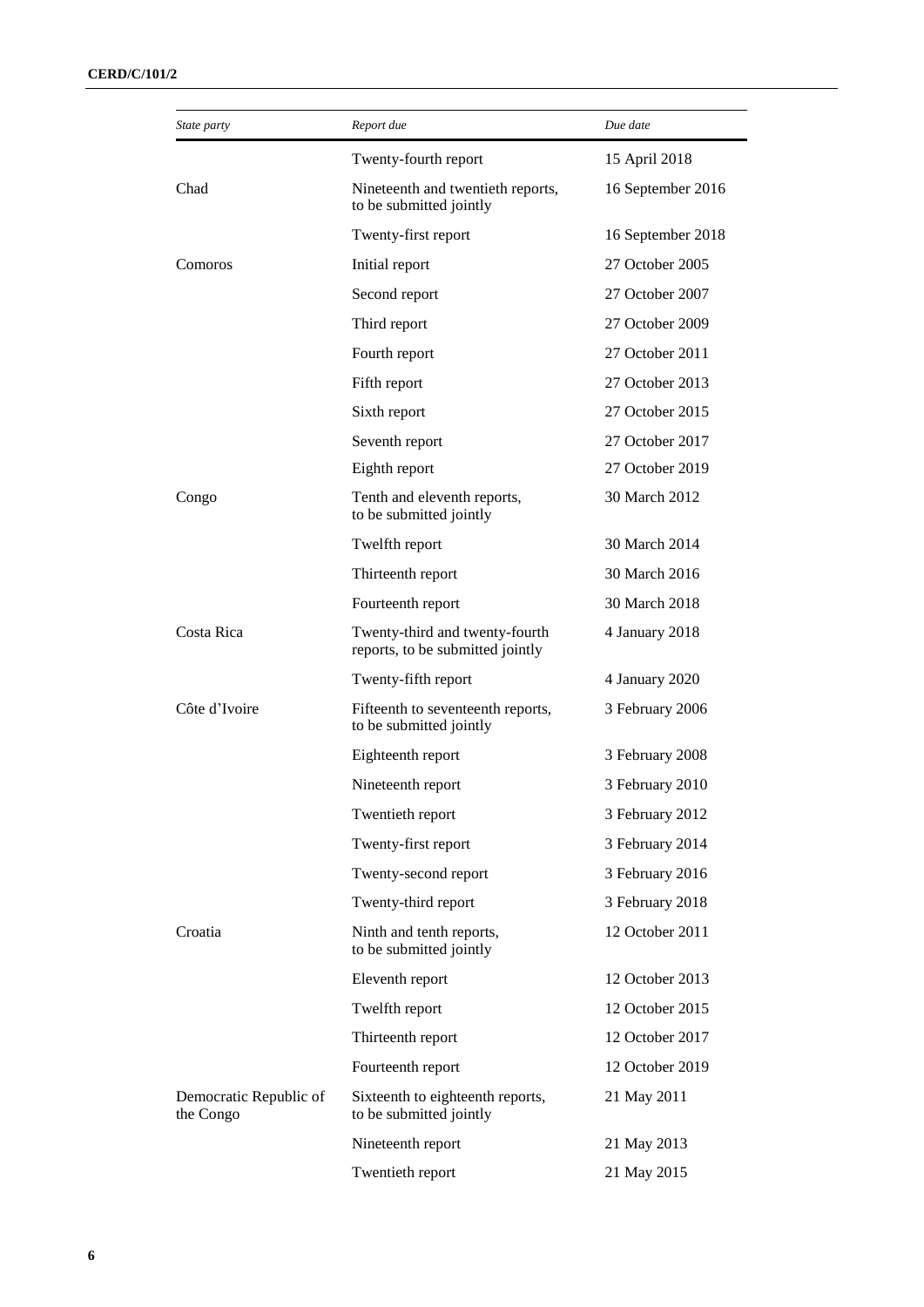| State party              | Report due                                                       | Due date        |
|--------------------------|------------------------------------------------------------------|-----------------|
|                          | Twenty-first report                                              | 21 May 2017     |
|                          | Twenty-second report                                             | 21 May 2019     |
| Dominican Republic       | Fifteenth to seventeenth reports,<br>to be submitted jointly     | 24 June 2016    |
|                          | Eighteenth report                                                | 24 June 2018    |
| Egypt                    | Twenty-third to twenty-fifth reports,<br>to be submitted jointly | 4 January 2018  |
|                          | Twenty-sixth report                                              | 4 January 2020  |
| <b>Equatorial Guinea</b> | Initial report                                                   | 8 November 2003 |
|                          | Second report                                                    | 8 November 2005 |
|                          | Third report                                                     | 8 November 2007 |
|                          | Fourth report                                                    | 8 November 2009 |
|                          | Fifth report                                                     | 8 November 2011 |
|                          | Sixth report                                                     | 8 November 2013 |
|                          | Seventh report                                                   | 8 November 2015 |
|                          | Eighth report                                                    | 8 November 2017 |
|                          | Ninth report                                                     | 8 November 2019 |
| Eritrea                  | Initial report                                                   | 31 August 2002  |
|                          | Second report                                                    | 31 August 2004  |
|                          | Third report                                                     | 31 August 2006  |
|                          | Fourth report                                                    | 31 August 2008  |
|                          | Fifth report                                                     | 31 August 2010  |
|                          | Sixth report                                                     | 31 August 2012  |
|                          | Seventh report                                                   | 31 August 2014  |
|                          | Eighth report                                                    | 31 August 2016  |
|                          | Ninth report                                                     | 31 August 2018  |
| Eswatini                 | Fifteenth report                                                 | 7 May 1998      |
|                          | Sixteenth report                                                 | 7 May 2000      |
|                          | Seventeenth report                                               | 7 May 2002      |
|                          | Eighteenth report                                                | 7 May 2004      |
|                          | Nineteenth report                                                | 7 May 2006      |
|                          | Twentieth report                                                 | 7 May 2008      |
|                          | Twenty-first report                                              | 7 May 2010      |
|                          | Twenty-second report                                             | 7 May 2012      |
|                          | Twenty-third report                                              | 7 May 2014      |
|                          | Twenty-fourth report                                             | 7 May 2016      |
|                          | Twenty-fifth report                                              | 7 May 2018      |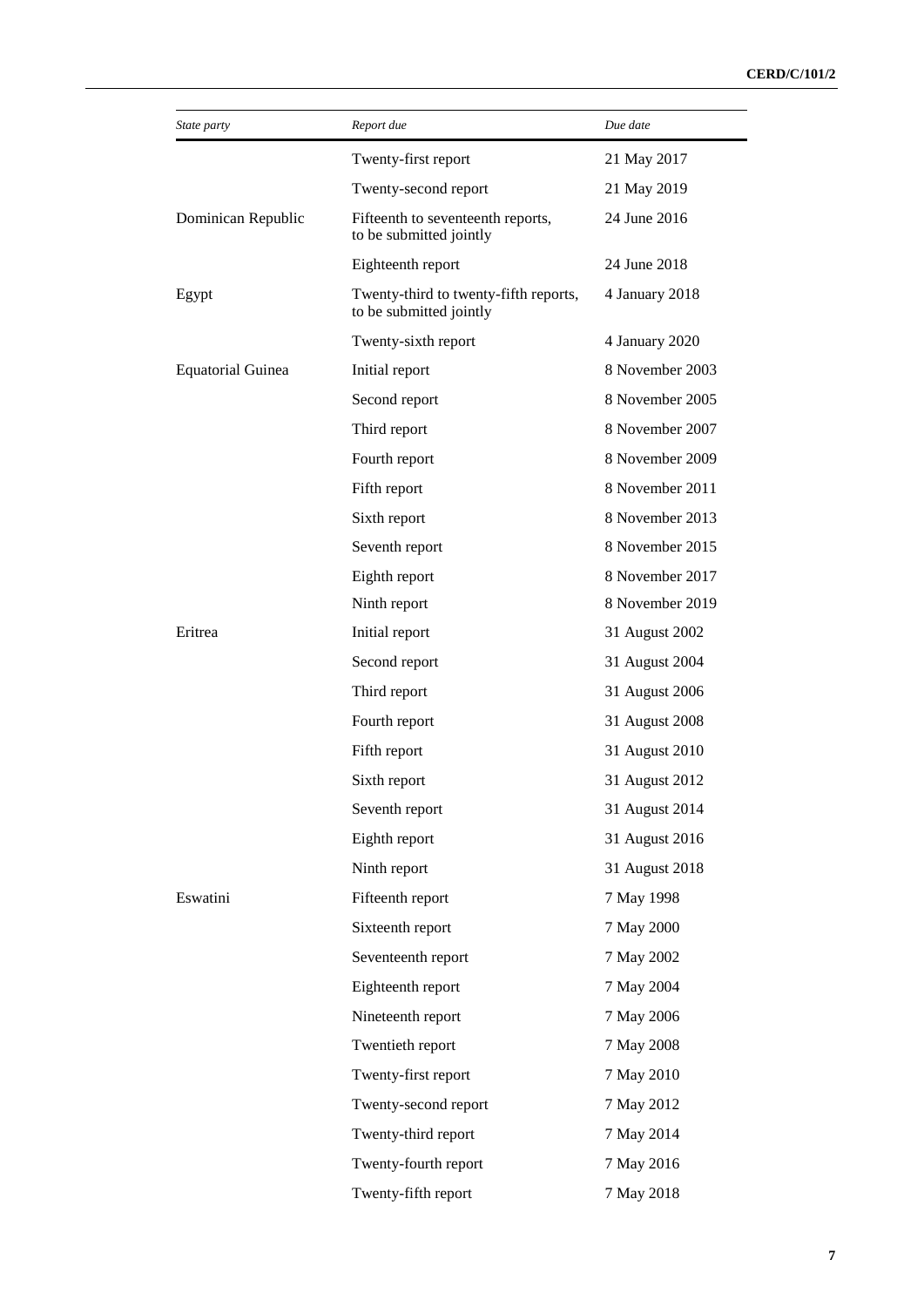| State party | Report due                                                         | Due date         |
|-------------|--------------------------------------------------------------------|------------------|
| Ethiopia    | Seventeenth to nineteenth reports,<br>to be submitted jointly      | 23 July 2013     |
|             | Twentieth report                                                   | 23 July 2015     |
|             | Twenty-first report                                                | 23 July 2017     |
|             | Twenty-second report                                               | 23 July 2019     |
| Fiji        | Twenty-first and twenty-second<br>reports, to be submitted jointly | 10 February 2016 |
|             | Twenty-third report                                                | 10 February 2018 |
| Gabon       | Tenth report                                                       | 30 March 1999    |
|             | Eleventh report                                                    | 30 March 2001    |
|             | Twelfth report                                                     | 30 March 2003    |
|             | Thirteenth report                                                  | 30 March 2005    |
|             | Fourteenth report                                                  | 30 March 2007    |
|             | Fifteenth report                                                   | 30 March 2009    |
|             | Sixteenth report                                                   | 30 March 2011    |
|             | Seventeenth report                                                 | 30 March 2013    |
|             | Eighteenth report                                                  | 30 March 2015    |
|             | Nineteenth report                                                  | 30 March 2017    |
|             | Twentieth report                                                   | 30 March 2019    |
| Gambia      | Second report                                                      | 28 January 1982  |
|             | Third report                                                       | 28 January 1984  |
|             | Fourth report                                                      | 28 January 1986  |
|             | Fifth report                                                       | 28 January 1988  |
|             | Sixth report                                                       | 28 January 1990  |
|             | Seventh report                                                     | 28 January 1992  |
|             | Eighth report                                                      | 28 January 1994  |
|             | Ninth report                                                       | 28 January 1996  |
|             | Tenth report                                                       | 28 January 1998  |
|             | Eleventh report                                                    | 28 January 2000  |
|             | Twelfth report                                                     | 28 January 2002  |
|             | Thirteenth report                                                  | 28 January 2004  |
|             | Fourteenth report                                                  | 28 January 2006  |
|             | Fifteenth report                                                   | 28 January 2008  |
|             | Sixteenth report                                                   | 28 January 2010  |
|             | Seventeenth report                                                 | 28 January 2012  |
|             | Eighteenth report                                                  | 28 January 2014  |
|             | Nineteenth report                                                  | 28 January 2016  |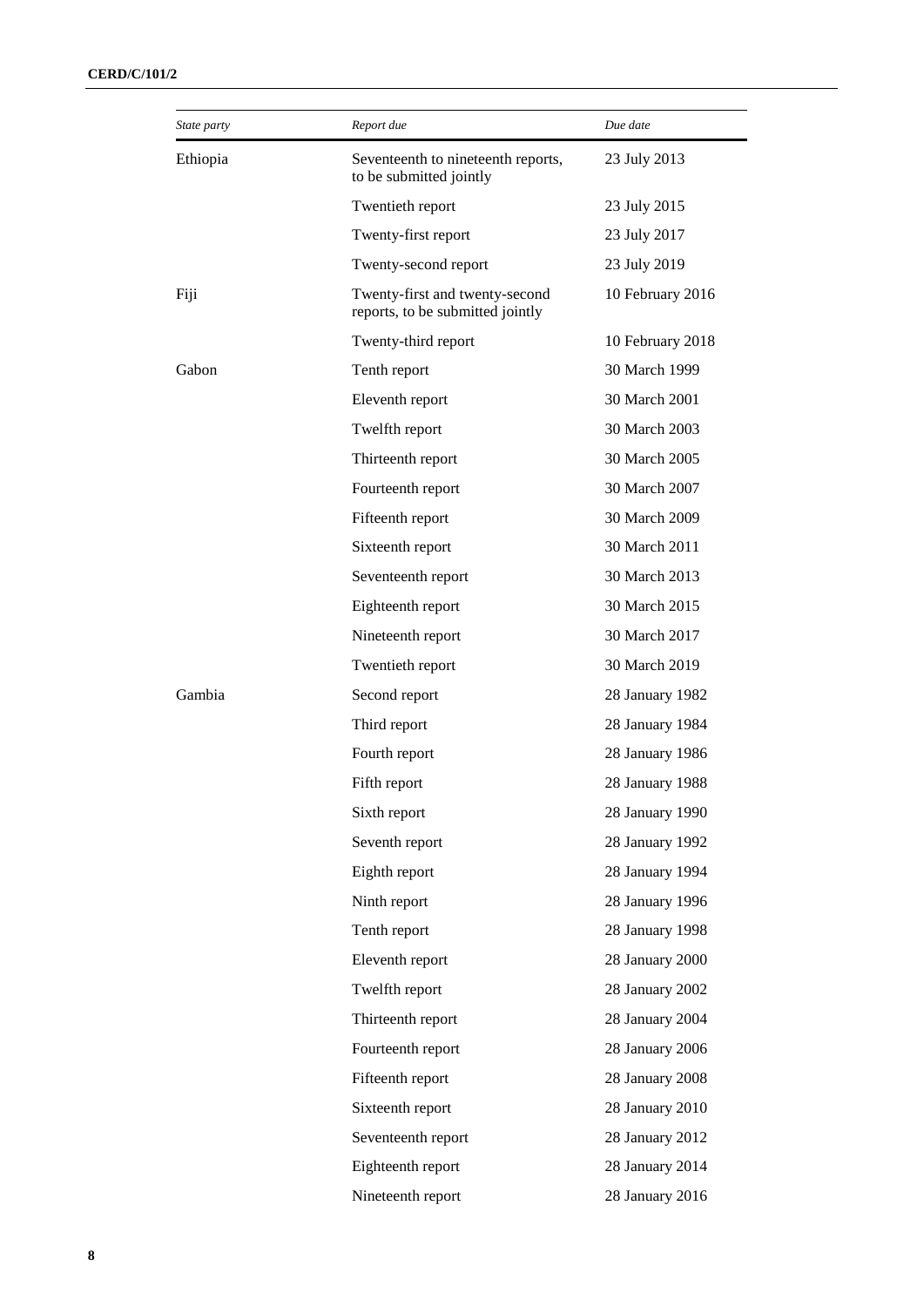| State party   | Report due                                                         | Due date        |
|---------------|--------------------------------------------------------------------|-----------------|
|               | Twentieth report                                                   | 28 January 2018 |
| Germany       | Twenty-third to twenty-sixth reports,<br>to be submitted jointly   | 15 June 2018    |
| Ghana         | Eighteenth and nineteenth reports,<br>to be submitted jointly      | 4 January 2006  |
|               | Twentieth report                                                   | 4 January 2008  |
|               | Twenty-first report                                                | 4 January 2010  |
|               | Twenty-second report                                               | 4 January 2012  |
|               | Twenty-third report                                                | 4 January 2014  |
|               | Twenty-fourth report                                               | 4 January 2016  |
|               | Twenty-fifth report                                                | 4 January 2018  |
| Greece        | Twenty-third and twenty-fourth<br>reports, to be submitted jointly | 18 July 2019    |
| Grenada       | Initial report                                                     | 10 June 2014    |
|               | Second report                                                      | 10 June 2016    |
|               | Third report                                                       | 10 June 2018    |
| Guinea        | Twelfth report                                                     | 13 April 2000   |
|               | Thirteenth report                                                  | 13 April 2002   |
|               | Fourteenth report                                                  | 13 April 2004   |
|               | Fifteenth report                                                   | 13 April 2006   |
|               | Sixteenth report                                                   | 13 April 2008   |
|               | Seventeenth report                                                 | 13 April 2010   |
|               | Eighteenth report                                                  | 13 April 2012   |
|               | Nineteenth report                                                  | 13 April 2014   |
|               | Twentieth report                                                   | 13 April 2016   |
|               | Twenty-first report                                                | 13 April 2018   |
| Guinea-Bissau | Initial report                                                     | 1 December 2011 |
|               | Second report                                                      | 1 December 2013 |
|               | Third report                                                       | 1 December 2015 |
|               | Fourth report                                                      | 1 December 2017 |
|               | Fifth report                                                       | 1 December 2019 |
| Guyana        | Fifteenth and sixteenth reports,<br>to be submitted jointly        | 17 March 2008   |
|               | Seventeenth report                                                 | 17 March 2010   |
|               | Eighteenth report                                                  | 17 March 2012   |
|               | Nineteenth report                                                  | 17 March 2014   |
|               | Twentieth report                                                   | 17 March 2016   |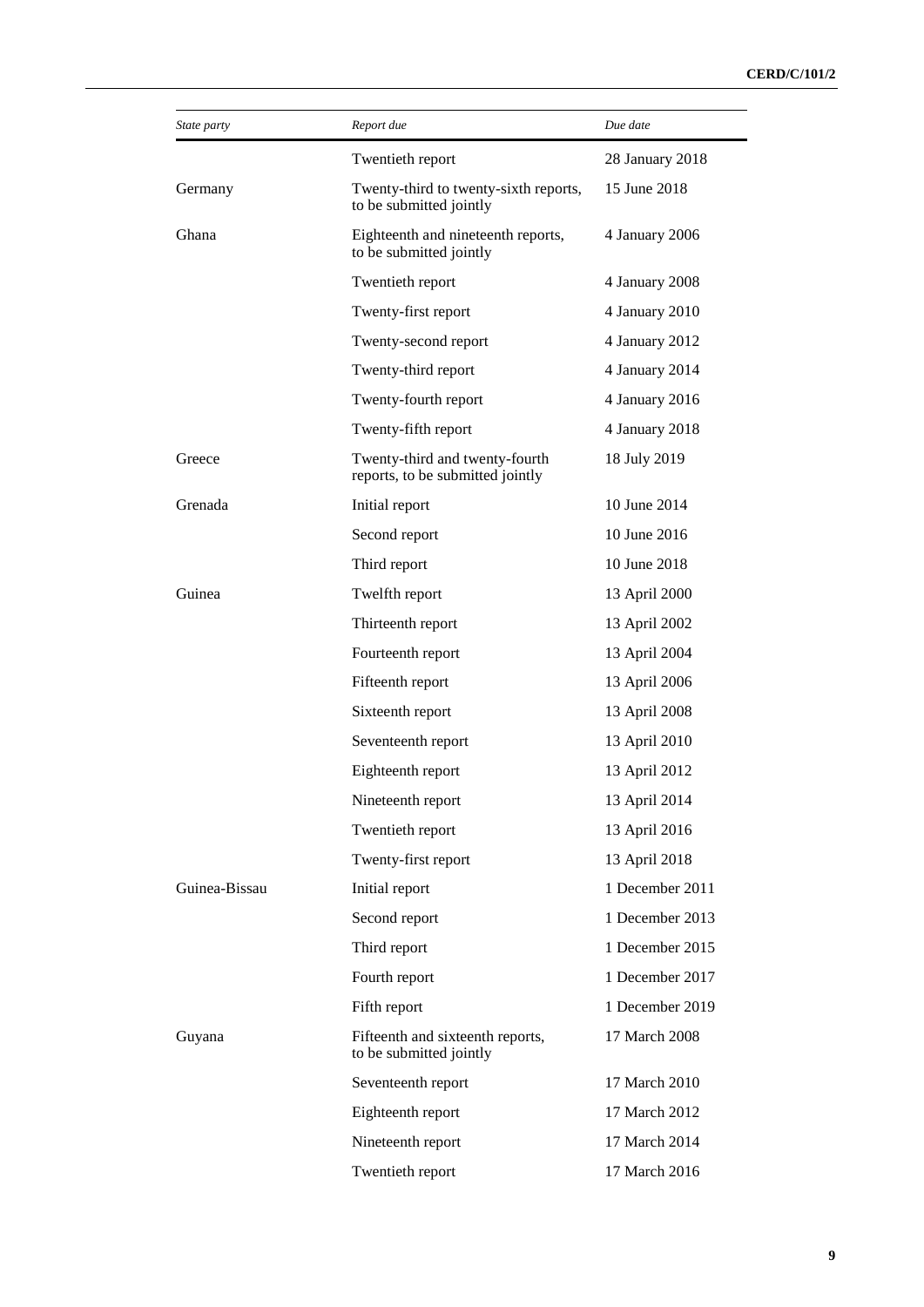| State party                         | Report due                                                         | Due date        |
|-------------------------------------|--------------------------------------------------------------------|-----------------|
|                                     | Twenty-first report                                                | 17 March 2018   |
| Haiti                               | Fourteenth report                                                  | 18 January 2000 |
|                                     | Fifteenth report                                                   | 18 January 2002 |
|                                     | Sixteenth report                                                   | 18 January 2004 |
|                                     | Seventeenth report                                                 | 18 January 2006 |
|                                     | Eighteenth report                                                  | 18 January 2008 |
|                                     | Nineteenth report                                                  | 18 January 2010 |
|                                     | Twentieth report                                                   | 18 January 2012 |
|                                     | Twenty-first report                                                | 18 January 2014 |
|                                     | Twenty-second report                                               | 18 January 2016 |
|                                     | Twenty-third report                                                | 18 January 2018 |
| <b>Holy See</b>                     | Twenty-fourth and twenty-fifth<br>reports, to be submitted jointly | 21 May 2018     |
| India                               | Twentieth and twenty-first reports,<br>to be submitted jointly     | 4 January 2010  |
|                                     | Twenty-second report                                               | 4 January 2012  |
|                                     | Twenty-third report                                                | 4 January 2014  |
|                                     | Twenty-fourth report                                               | 4 January 2016  |
|                                     | Twenty-fifth report                                                | 4 January 2018  |
|                                     | Twenty-sixth report                                                | 4 January 2020  |
| Indonesia                           | Fourth to sixth reports, to be<br>submitted jointly                | 25 July 2010    |
|                                     | Seventh report                                                     | 25 July 2012    |
|                                     | Eighth report                                                      | 25 July 2014    |
|                                     | Ninth report                                                       | 25 July 2016    |
|                                     | Tenth report                                                       | 25 July 2018    |
| Iran (Islamic Republic of)          | Twentieth to twenty-second reports,<br>to be submitted jointly     | 4 January 2013  |
|                                     | Twenty-third report                                                | 4 January 2015  |
|                                     | Twenty-fourth report                                               | 4 January 2017  |
|                                     | Twenty-fifth report                                                | 4 January 2019  |
| Lao People's Democratic<br>Republic | Nineteenth to twenty-first reports,<br>to be submitted jointly     | 24 March 2015   |
|                                     | Twenty-second report                                               | 24 March 2017   |
|                                     | Twenty-third report                                                | 24 March 2019   |
| Lesotho                             | Fifteenth report                                                   | 4 December 2000 |
|                                     | Sixteenth report                                                   | 4 December 2002 |
|                                     | Seventeenth report                                                 | 4 December 2004 |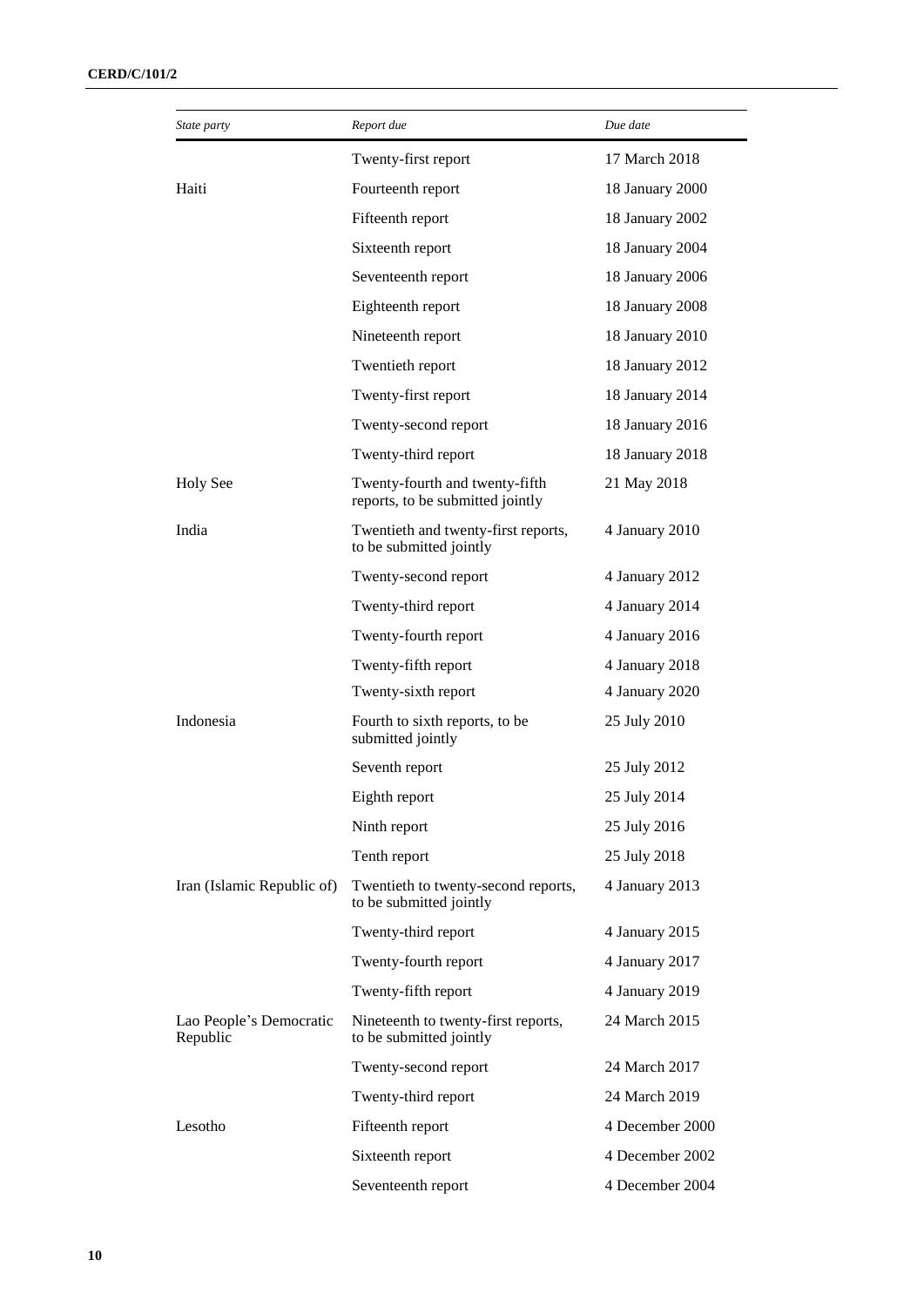| State party | Report due                                                    | Due date        |
|-------------|---------------------------------------------------------------|-----------------|
|             | Eighteenth report                                             | 4 December 2006 |
|             | Nineteenth report                                             | 4 December 2008 |
|             | Twentieth report                                              | 4 December 2010 |
|             | Twenty-first report                                           | 4 December 2012 |
|             | Twenty-second report                                          | 4 December 2014 |
|             | Twenty-third report                                           | 4 December 2016 |
|             | Twenty-fourth report                                          | 4 December 2018 |
| Liberia     | Initial report                                                | 5 December 1977 |
|             | Second report                                                 | 5 December 1979 |
|             | Third report                                                  | 5 December 1981 |
|             | Fourth report                                                 | 5 December 1983 |
|             | Fifth report                                                  | 5 December 1985 |
|             | Sixth report                                                  | 5 December 1987 |
|             | Seventh report                                                | 5 December 1989 |
|             | Eighth report                                                 | 5 December 1991 |
|             | Ninth report                                                  | 5 December 1993 |
|             | Tenth report                                                  | 5 December 1995 |
|             | Eleventh report                                               | 5 December 1997 |
|             | Twelfth report                                                | 5 December 1999 |
|             | Thirteenth report                                             | 5 December 2001 |
|             | Fourteenth report                                             | 5 December 2003 |
|             | Fifteenth report                                              | 5 December 2005 |
|             | Sixteenth report                                              | 5 December 2007 |
|             | Seventeenth report                                            | 5 December 2009 |
|             | Eighteenth report                                             | 5 December 2011 |
|             | Nineteenth report                                             | 5 December 2013 |
|             | Twentieth report                                              | 5 December 2015 |
|             | Twenty-first report                                           | 5 December 2017 |
|             | Twenty-second report                                          | 5 December 2019 |
| Libya       | Eighteenth and nineteenth reports,<br>to be submitted jointly | 4 January 2006  |
|             | Twentieth report                                              | 4 January 2008  |
|             | Twenty-first report                                           | 4 January 2010  |
|             | Twenty-second report                                          | 4 January 2012  |
|             | Twenty-third report                                           | 4 January 2014  |
|             | Twenty-fourth report                                          | 4 January 2016  |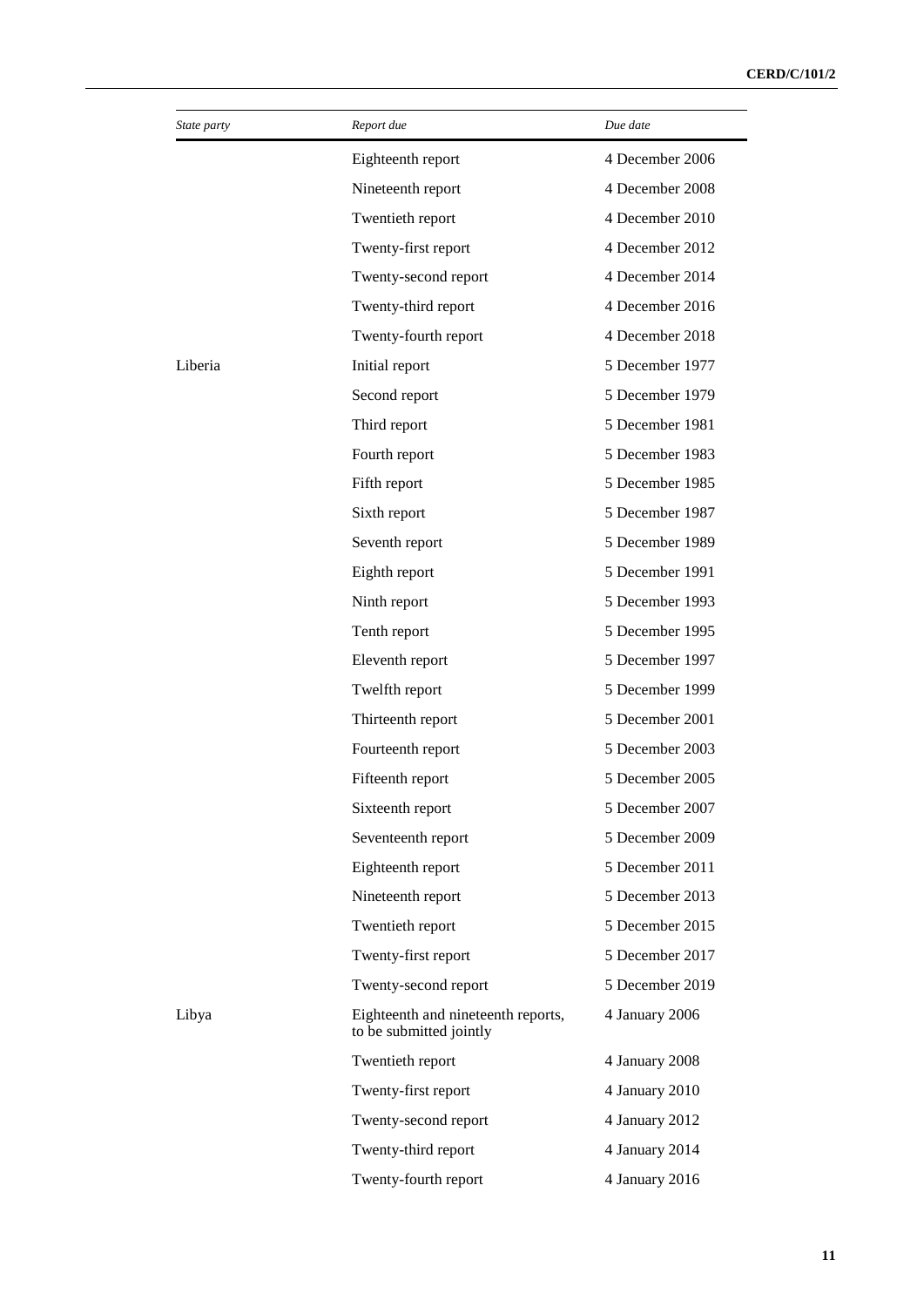| State party   | Report due                                                   | Due date         |
|---------------|--------------------------------------------------------------|------------------|
|               | Twenty-fifth report                                          | 4 January 2018   |
|               | Twenty-sixth report                                          | 4 January 2020   |
| Liechtenstein | Seventh and eighth reports,<br>to be submitted jointly       | 10 February 2016 |
|               | Ninth report                                                 | 10 February 2018 |
| Luxembourg    | Eighteenth to twentieth reports,<br>to be submitted jointly  | 31 May 2017      |
|               | Twenty-first report                                          | 31 May 2019      |
| Madagascar    | Nineteenth and twentieth reports,<br>to be submitted jointly | 9 March 2008     |
|               | Twenty-first report                                          | 9 March 2010     |
|               | Twenty-second report                                         | 9 March 2012     |
|               | Twenty-third report                                          | 9 March 2014     |
|               | Twenty-fourth report                                         | 9 March 2016     |
|               | Twenty-fifth report                                          | 9 March 2018     |
| Malawi        | Initial report                                               | 11 July 1997     |
|               | Second report                                                | 11 July 1999     |
|               | Third report                                                 | 11 July 2001     |
|               | Fourth report                                                | 11 July 2003     |
|               | Fifth report                                                 | 11 July 2005     |
|               | Sixth report                                                 | 11 July 2007     |
|               | Seventh report                                               | 11 July 2009     |
|               | Eighth report                                                | 11 July 2011     |
|               | Ninth report                                                 | 11 July 2013     |
|               | Tenth report                                                 | 11 July 2015     |
|               | Eleventh report                                              | 11 July 2017     |
|               | Twelfth report                                               | 11 July 2019     |
| Maldives      | Thirteenth to fifteenth reports,<br>to be submitted jointly  | 24 May 2015      |
|               | Sixteenth report                                             | 24 May 2017      |
|               | Seventeenth report                                           | 24 May 2019      |
| Mali          | Fifteenth and sixteenth reports,<br>to be submitted jointly  | 15 August 2005   |
|               | Seventeenth report                                           | 15 August 2007   |
|               | Eighteenth report                                            | 15 August 2009   |
|               | Nineteenth report                                            | 15 August 2011   |
|               | Twentieth report                                             | 15 August 2013   |
|               | Twenty-first report                                          | 15 August 2015   |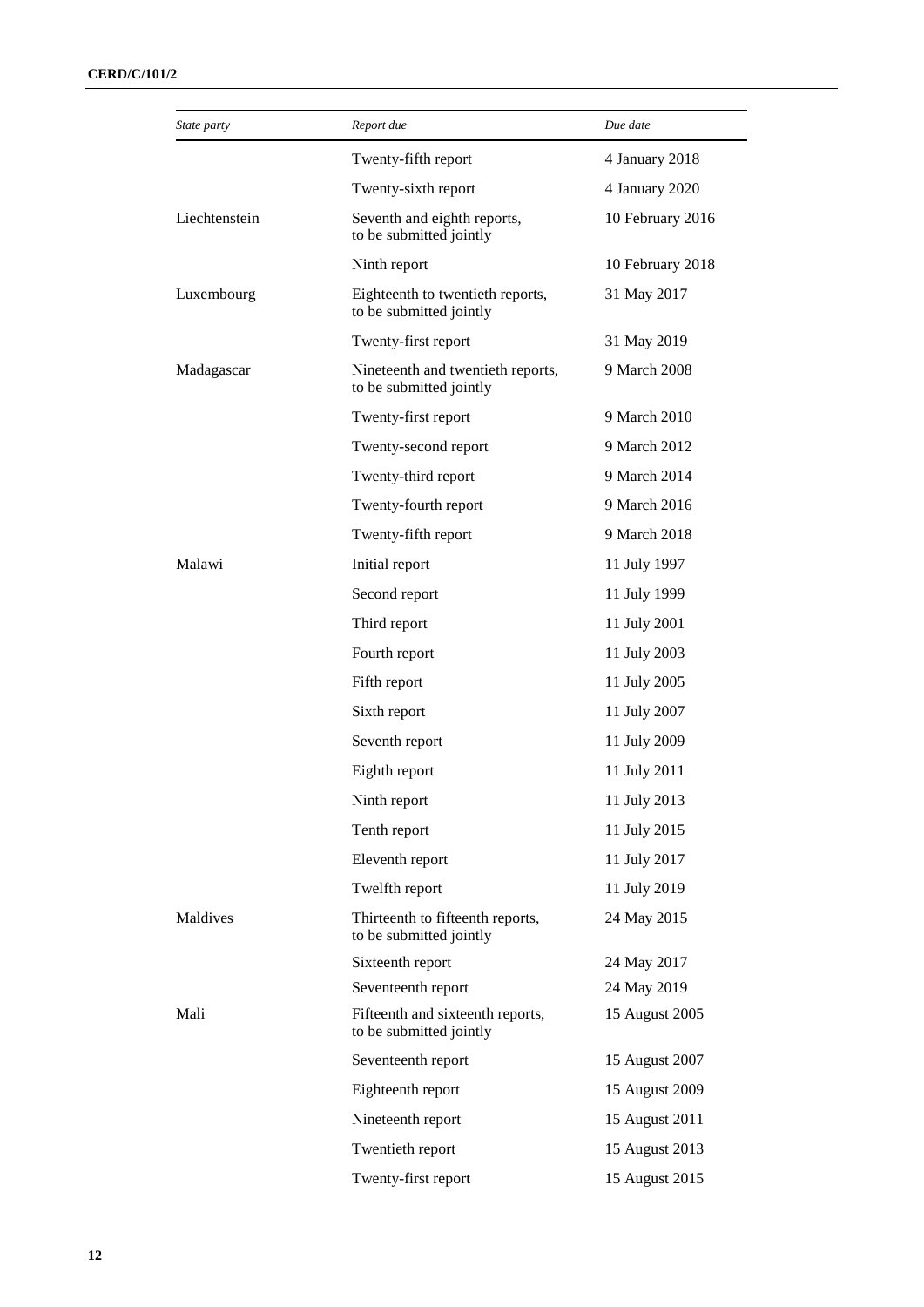| State party     | Report due                                                         | Due date          |
|-----------------|--------------------------------------------------------------------|-------------------|
|                 | Twenty-second report                                               | 15 August 2017    |
|                 | Twenty-third report                                                | 15 August 2019    |
| Malta           | Twenty-first and twenty-second<br>reports, to be submitted jointly | 26 June 2014      |
|                 | Twenty-third report                                                | 26 June 2016      |
|                 | Twenty-fourth report                                               | 26 June 2018      |
| Monaco          | Seventh to ninth reports, to be<br>submitted jointly               | 27 October 2012   |
|                 | Tenth report                                                       | 27 October 2014   |
|                 | Eleventh report                                                    | 27 October 2016   |
|                 | Twelfth report                                                     | 27 October 2018   |
| Morocco         | Nineteenth to twenty-first reports,<br>to be submitted jointly     | 17 January 2014   |
|                 | Twenty-second report                                               | 17 January 2016   |
|                 | Twenty-third report                                                | 17 January 2018   |
| Mozambique      | Thirteenth and fourteenth reports,<br>to be submitted jointly      | 18 May 2010       |
|                 | Fifteenth report                                                   | 18 May 2012       |
|                 | Sixteenth report                                                   | 18 May 2014       |
|                 | Seventeenth report                                                 | 18 May 2016       |
|                 | Eighteenth report                                                  | 18 May 2018       |
| Namibia         | Sixteenth to eighteenth reports, to be<br>submitted jointly        | 13 October 2019   |
| Nigeria         | Nineteenth and twentieth reports,<br>to be submitted jointly       | 4 January 2008    |
|                 | Twenty-first report                                                | 4 January 2010    |
|                 | Twenty-second report                                               | 4 January 2012    |
|                 | Twenty-third report                                                | 4 January 2014    |
|                 | Twenty-fourth report                                               | 4 January 2016    |
|                 | Twenty-fifth report                                                | 4 January 2018    |
|                 | Twenty-sixth report                                                | 4 January 2020    |
| North Macedonia | Eleventh to fourteenth reports,<br>to be submitted jointly         | 17 September 2018 |
| Oman            | Sixth to ninth reports, to be submitted<br>jointly                 | 2 January 2020    |
| Pakistan        | Twenty-fourth to twenty-sixth reports,<br>to be submitted jointly  | 4 January 2020    |
| Panama          | Twenty-first to twenty-third reports,<br>to be submitted jointly   | 4 January 2013    |
|                 | Twenty-fourth report                                               | 4 January 2015    |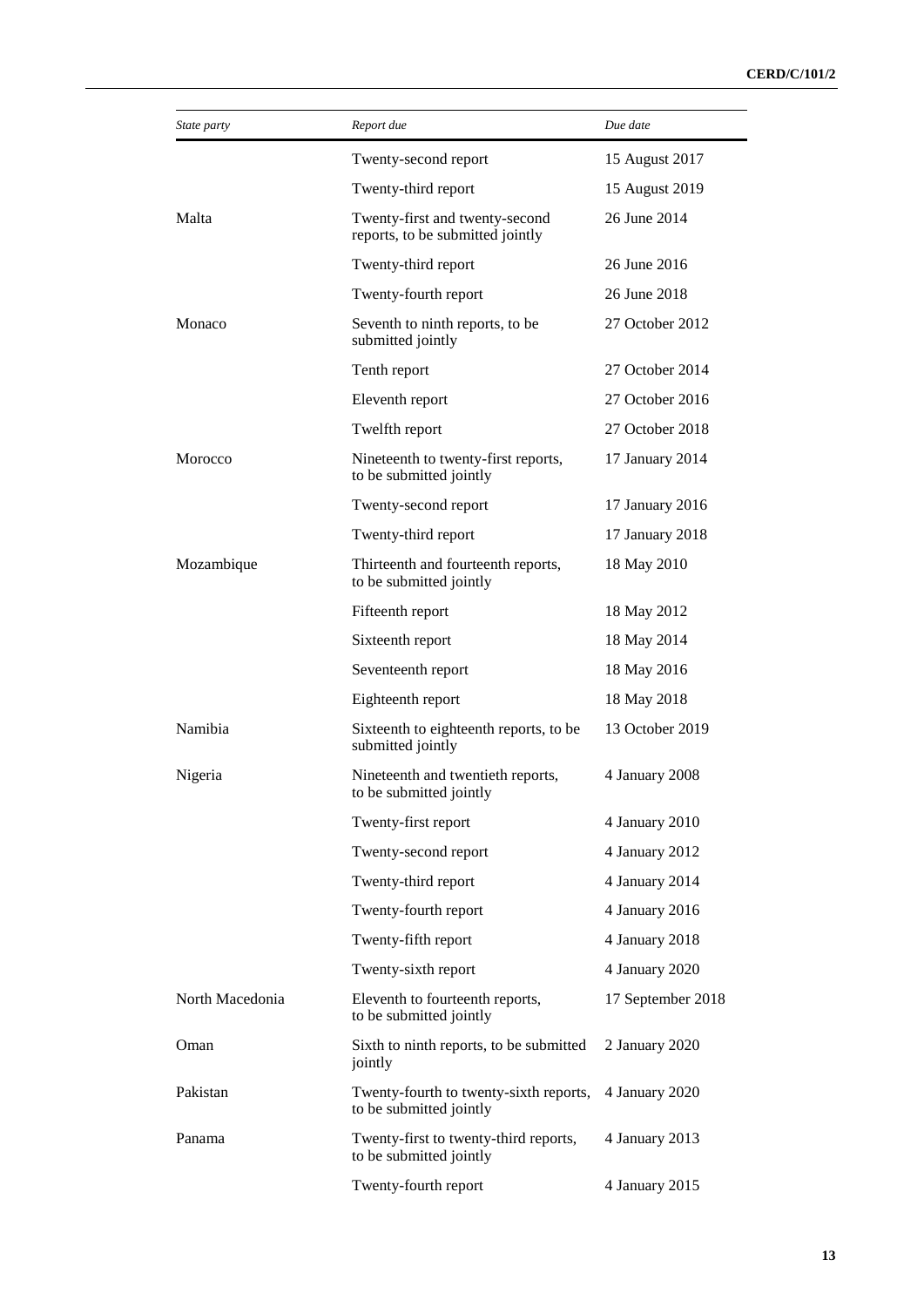| State party           | Report due                                                         | Due date          |
|-----------------------|--------------------------------------------------------------------|-------------------|
|                       | Twenty-fifth report                                                | 4 January 2017    |
|                       | Twenty-sixth report                                                | 4 January 2019    |
| Papua New Guinea      | Second report                                                      | 26 February 1985  |
|                       | Third report                                                       | 26 February 1987  |
|                       | Fourth report                                                      | 26 February 1989  |
|                       | Fifth report                                                       | 26 February 1991  |
|                       | Sixth report                                                       | 26 February 1993  |
|                       | Seventh report                                                     | 26 February 1995  |
|                       | Eighth report                                                      | 26 February 1997  |
|                       | Ninth report                                                       | 26 February 1999  |
|                       | Tenth report                                                       | 26 February 2001  |
|                       | Eleventh report                                                    | 26 February 2003  |
|                       | Twelfth report                                                     | 26 February 2005  |
|                       | Thirteenth report                                                  | 26 February 2007  |
|                       | Fourteenth report                                                  | 26 February 2009  |
|                       | Fifteenth report                                                   | 26 February 2011  |
|                       | Sixteenth report                                                   | 26 February 2013  |
|                       | Seventeenth report                                                 | 26 February 2015  |
|                       | Eighteenth report                                                  | 26 February 2017  |
|                       | Nineteenth report                                                  | 26 February 2019  |
| Paraguay              | Seventh and eighth reports,<br>to be submitted jointly             | 17 September 2018 |
| Philippines           | Twenty-first and twenty-second<br>reports, to be submitted jointly | 4 January 2012    |
|                       | Twenty-third report                                                | 4 January 2014    |
|                       | Twenty-fourth report                                               | 4 January 2016    |
|                       | Twenty-fifth report                                                | 4 January 2018    |
|                       | Twenty-sixth report                                                | 4 January 2020    |
| Portugal              | Eighteenth and nineteenth reports,<br>to be submitted jointly      | 23 September 2019 |
| Romania               | Twentieth to twenty-second reports,<br>to be submitted jointly     | 15 October 2013   |
|                       | Twenty-third report                                                | 15 October 2015   |
|                       | Twenty-fourth report                                               | 15 October 2017   |
|                       | Twenty-fifth report                                                | 15 October 2019   |
| Saint Kitts and Nevis | Initial report                                                     | 12 November 2007  |
|                       | Second report                                                      | 12 November 2009  |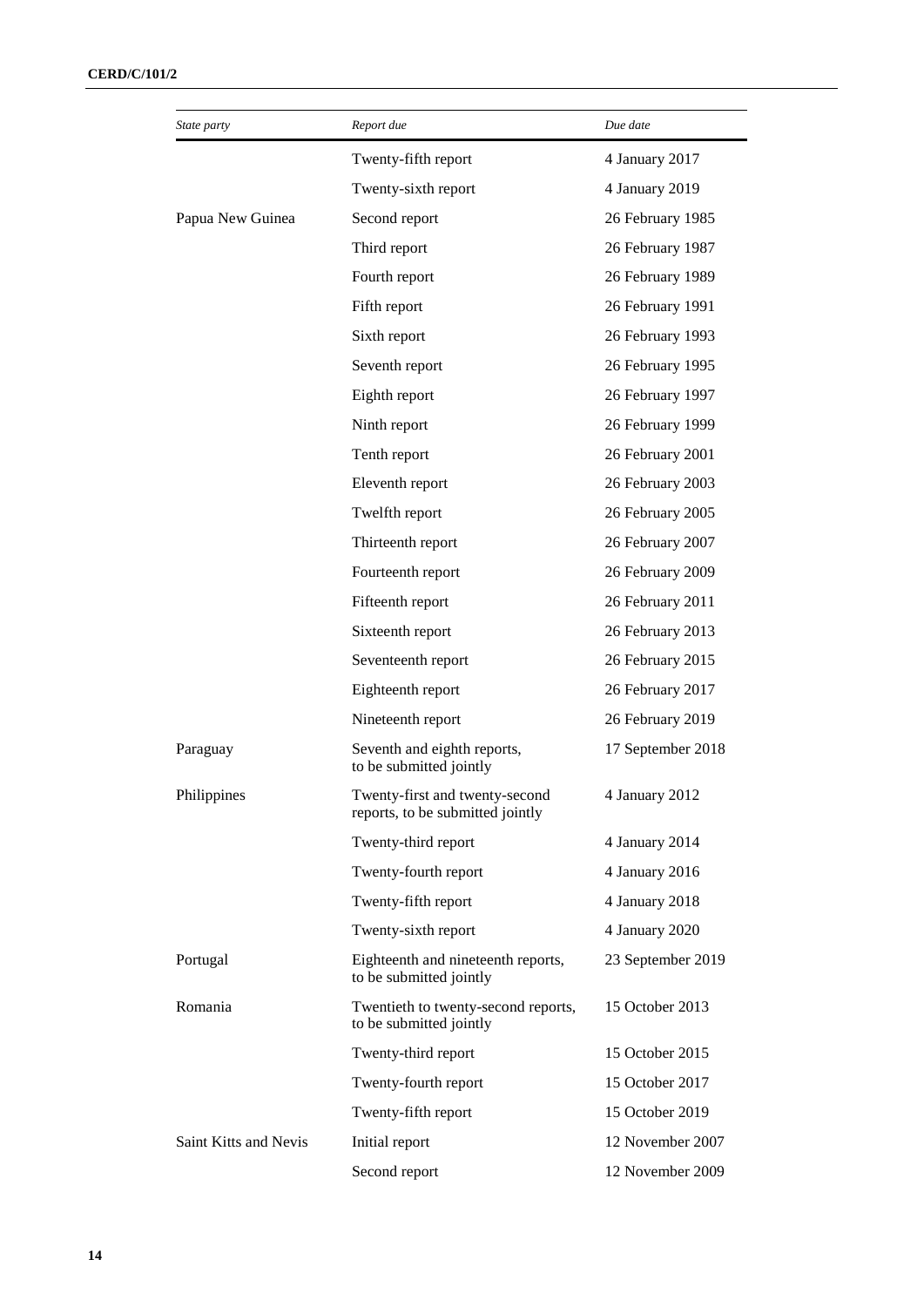| <i>State party</i>                  | Report due                                                 | Due date         |
|-------------------------------------|------------------------------------------------------------|------------------|
|                                     | Third report                                               | 12 November 2011 |
|                                     | Fourth report                                              | 12 November 2013 |
|                                     | Fifth report                                               | 12 November 2015 |
|                                     | Sixth report                                               | 12 November 2017 |
|                                     | Seventh report                                             | 12 November 2019 |
| Saint Lucia                         | Initial report                                             | 16 March 1991    |
|                                     | Second report                                              | 16 March 1993    |
|                                     | Third report                                               | 16 March 1995    |
|                                     | Fourth report                                              | 16 March 1997    |
|                                     | Fifth report                                               | 16 March 1999    |
|                                     | Sixth report                                               | 16 March 2001    |
|                                     | Seventh report                                             | 16 March 2003    |
|                                     | Eighth report                                              | 16 March 2005    |
|                                     | Ninth report                                               | 16 March 2007    |
|                                     | Tenth report                                               | 16 March 2009    |
|                                     | Eleventh report                                            | 16 March 2011    |
|                                     | Twelfth report                                             | 16 March 2013    |
|                                     | Thirteenth report                                          | 16 March 2015    |
|                                     | Fourteenth report                                          | 16 March 2017    |
|                                     | Fifteenth report                                           | 16 March 2019    |
| Saint Vincent and the<br>Grenadines | Eleventh to thirteenth reports,<br>to be submitted jointly | 9 December 2006  |
|                                     | Fourteenth report                                          | 9 December 2008  |
|                                     | Fifteenth report                                           | 9 December 2010  |
|                                     | Sixteenth report                                           | 9 December 2012  |
|                                     | Seventeenth report                                         | 9 December 2014  |
|                                     | Eighteenth report                                          | 9 December 2016  |
|                                     | Nineteenth report                                          | 9 December 2018  |
| San Marino                          | Initial report                                             | 11 April 2003    |
|                                     | Second report                                              | 11 April 2005    |
|                                     | Third report                                               | 11 April 2007    |
|                                     | Fourth report                                              | 11 April 2009    |
|                                     | Fifth report                                               | 11 April 2011    |
|                                     | Sixth report                                               | 11 April 2013    |
|                                     | Seventh report                                             | 11 April 2015    |
|                                     | Eighth report                                              | 11 April 2017    |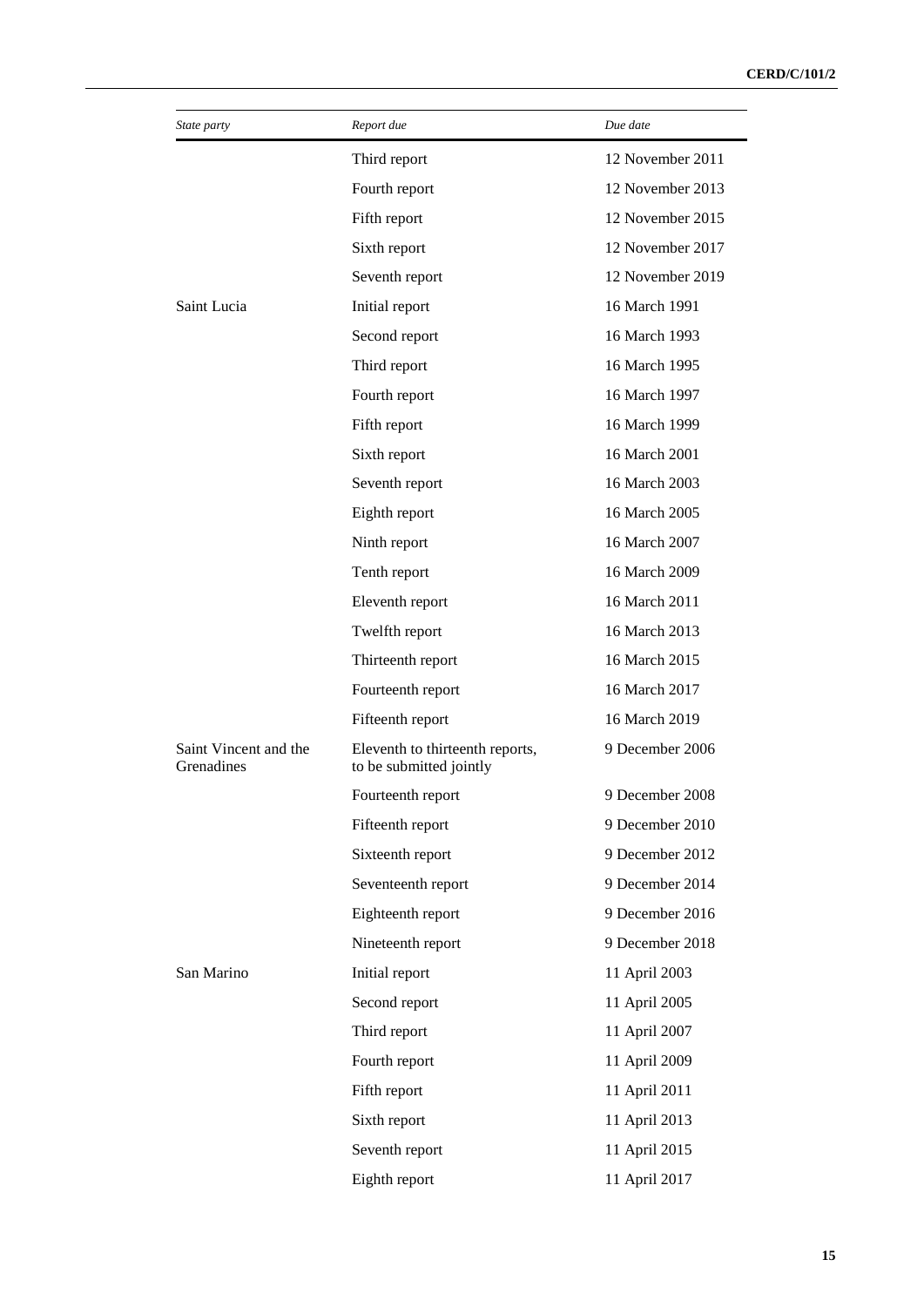| State party           | Report due           | Due date         |
|-----------------------|----------------------|------------------|
|                       | Ninth report         | 11 April 2019    |
| Sao Tome and Principe | Initial report       | 10 February 2018 |
| Seychelles            | Sixth report         | 6 April 1989     |
|                       | Seventh report       | 6 April 1991     |
|                       | Eighth report        | 6 April 1993     |
|                       | Ninth report         | 6 April 1995     |
|                       | Tenth report         | 6 April 1997     |
|                       | Eleventh report      | 6 April 1999     |
|                       | Twelfth report       | 6 April 2001     |
|                       | Thirteenth report    | 6 April 2003     |
|                       | Fourteenth report    | 6 April 2005     |
|                       | Fifteenth report     | 6 April 2007     |
|                       | Sixteenth report     | 6 April 2009     |
|                       | Seventeenth report   | 6 April 2011     |
|                       | Eighteenth report    | 6 April 2013     |
|                       | Nineteenth report    | 6 April 2015     |
|                       | Twentieth report     | 6 April 2017     |
|                       | Twenty-first report  | 6 April 2019     |
| Sierra Leone          | Supplementary report | 31 March 1975    |
|                       | Fourth report        | 4 January 1976   |
|                       | Fifth report         | 4 January 1978   |
|                       | Sixth report         | 4 January 1980   |
|                       | Seventh report       | 4 January 1982   |
|                       | Eighth report        | 4 January 1984   |
|                       | Ninth report         | 4 January 1986   |
|                       | Tenth report         | 4 January 1988   |
|                       | Eleventh report      | 4 January 1990   |
|                       | Twelfth report       | 4 January 1992   |
|                       | Thirteenth report    | 4 January 1994   |
|                       | Fourteenth report    | 4 January 1996   |
|                       | Fifteenth report     | 4 January 1998   |
|                       | Sixteenth report     | 4 January 2000   |
|                       | Seventeenth report   | 4 January 2002   |
|                       | Eighteenth report    | 4 January 2004   |
|                       | Nineteenth report    | 4 January 2006   |
|                       | Twentieth report     | 4 January 2008   |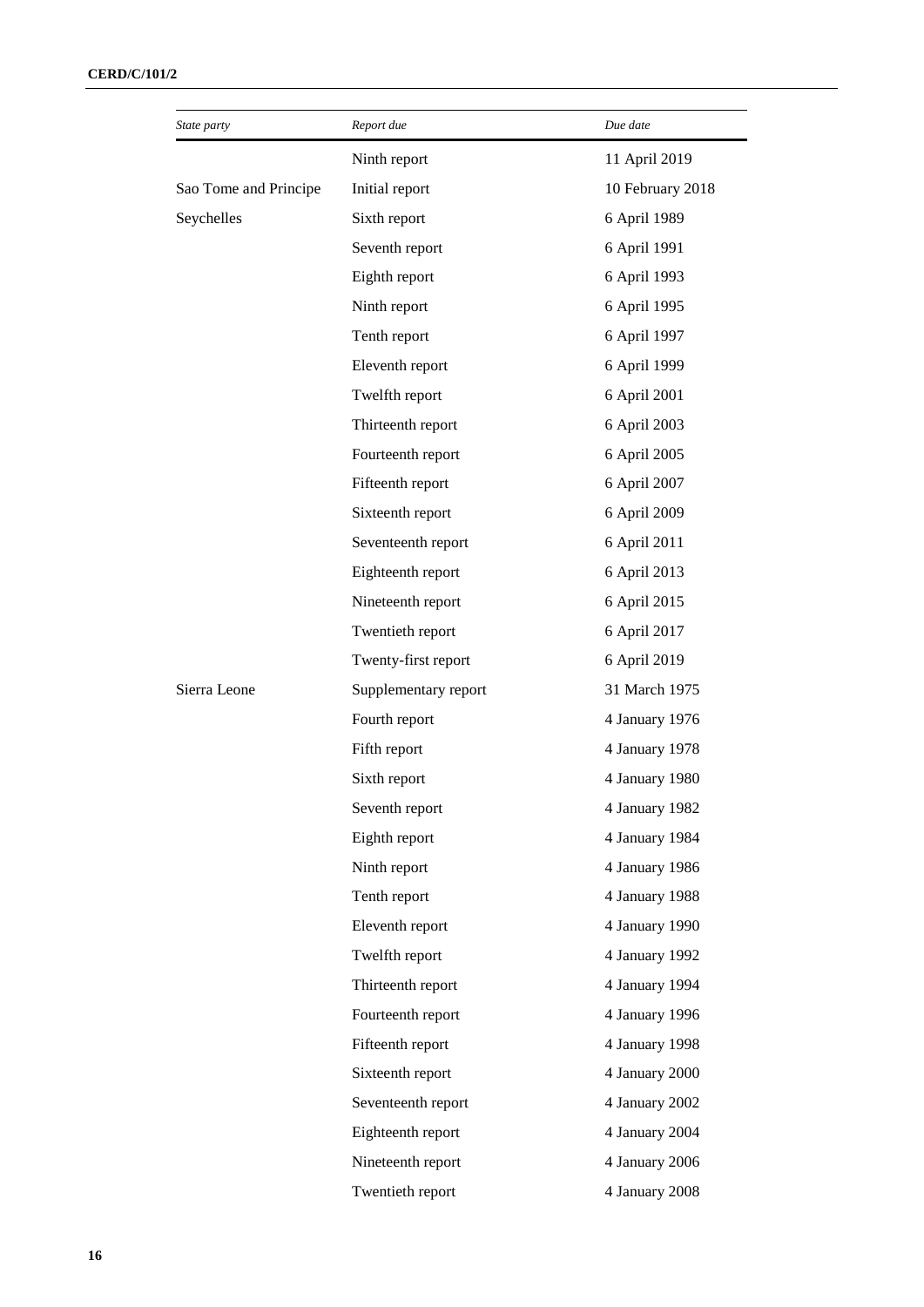| <i>State party</i> | Report due                                                        | Due date          |
|--------------------|-------------------------------------------------------------------|-------------------|
|                    | Twenty-first report                                               | 4 January 2010    |
|                    | Twenty-second report                                              | 4 January 2012    |
|                    | Twenty-third report                                               | 4 January 2014    |
|                    | Twenty-fourth report                                              | 4 January 2016    |
|                    | Twenty-fifth report                                               | 4 January 2018    |
|                    | Twenty-sixth report                                               | 4 January 2020    |
| Slovenia           | Twelfth to fourteenth reports,<br>to be submitted jointly         | 6 July 2019       |
| Spain              | Twenty-fourth to twenty-sixth<br>reports, to be submitted jointly | 4 January 2020    |
| Solomon Islands    | Second report                                                     | 16 April 1985     |
|                    | Third report                                                      | 16 April 1987     |
|                    | Fourth report                                                     | 16 April 1989     |
|                    | Fifth report                                                      | 16 April 1991     |
|                    | Sixth report                                                      | 16 April 1993     |
|                    | Seventh report                                                    | 16 April 1995     |
|                    | Eighth report                                                     | 16 April 1997     |
|                    | Ninth report                                                      | 16 April 1999     |
|                    | Tenth report                                                      | 16 April 2001     |
|                    | Eleventh report                                                   | 16 April 2003     |
|                    | Twelfth report                                                    | 16 April 2005     |
|                    | Thirteenth report                                                 | 16 April 2007     |
|                    | Fourteenth report                                                 | 16 April 2009     |
|                    | Fifteenth report                                                  | 16 April 2011     |
|                    | Sixteenth report                                                  | 16 April 2013     |
|                    | Seventeenth report                                                | 16 April 2015     |
|                    | Eighteenth report                                                 | 16 April 2017     |
|                    | Nineteenth report                                                 | 16 April 2019     |
| Somalia            | Fifth report                                                      | 25 September 1984 |
|                    | Sixth report                                                      | 25 September 1986 |
|                    | Seventh report                                                    | 25 September 1988 |
|                    | Eighth report                                                     | 25 September 1990 |
|                    | Ninth report                                                      | 25 September 1992 |
|                    | Tenth report                                                      | 25 September 1994 |
|                    | Eleventh report                                                   | 25 September 1996 |
|                    | Twelfth report                                                    | 25 September 1998 |
|                    | Thirteenth report                                                 | 25 September 2000 |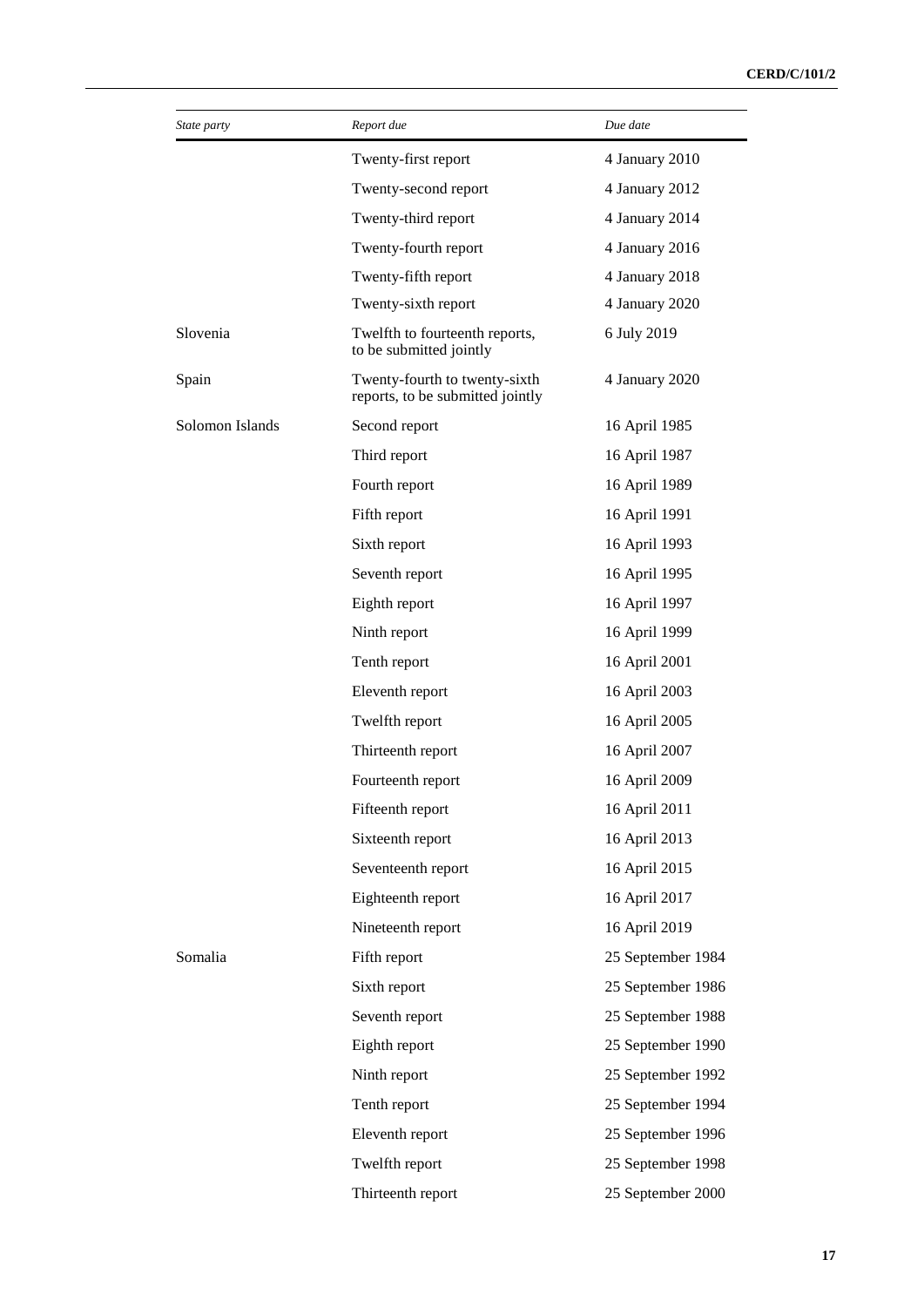| State party          | Report due                                                    | Due date          |
|----------------------|---------------------------------------------------------------|-------------------|
|                      | Fourteenth report                                             | 25 September 2002 |
|                      | Fifteenth report                                              | 25 September 2004 |
|                      | Sixteenth report                                              | 25 September 2006 |
|                      | Seventeenth report                                            | 25 September 2008 |
|                      | Eighteenth report                                             | 25 September 2010 |
|                      | Nineteenth report                                             | 25 September 2012 |
|                      | Twentieth report                                              | 25 September 2014 |
|                      | Twenty-first report                                           | 25 September 2016 |
|                      | Twenty-second report                                          | 25 September 2018 |
| Sri Lanka            | Eighteenth and nineteenth reports,<br>to be submitted jointly | 20 March 2019     |
| Sudan                | Seventeenth to nineteenth reports,<br>to be submitted jointly | 10 April 2019     |
| Syrian Arab Republic | Sixteenth report                                              | 21 May 2000       |
|                      | Seventeenth report                                            | 21 May 2002       |
|                      | Eighteenth report                                             | 21 May 2004       |
|                      | Nineteenth report                                             | 21 May 2006       |
|                      | Twentieth report                                              | 21 May 2008       |
|                      | Twenty-first report                                           | 21 May 2010       |
|                      | Twenty-second report                                          | 21 May 2012       |
|                      | Twenty-third report                                           | 21 May 2014       |
|                      | Twenty-fourth report                                          | 21 May 2016       |
|                      | Twenty-fifth report                                           | 21 May 2018       |
| Timor-Leste          | Initial report                                                | 16 April 2004     |
|                      | Second report                                                 | 16 April 2006     |
|                      | Third report                                                  | 16 April 2008     |
|                      | Fourth report                                                 | 16 April 2010     |
|                      | Fifth report                                                  | 16 April 2012     |
|                      | Sixth report                                                  | 16 April 2014     |
|                      | Seventh report                                                | 16 April 2016     |
|                      | Eighth report                                                 | 16 April 2018     |
| Tonga                | Fifteenth report                                              | 17 March 2001     |
|                      | Sixteenth report                                              | 17 March 2003     |
|                      | Seventeenth report                                            | 17 March 2005     |
|                      | Eighteenth report                                             | 17 March 2007     |
|                      | Nineteenth report                                             | 17 March 2009     |
|                      | Twentieth report                                              | 17 March 2011     |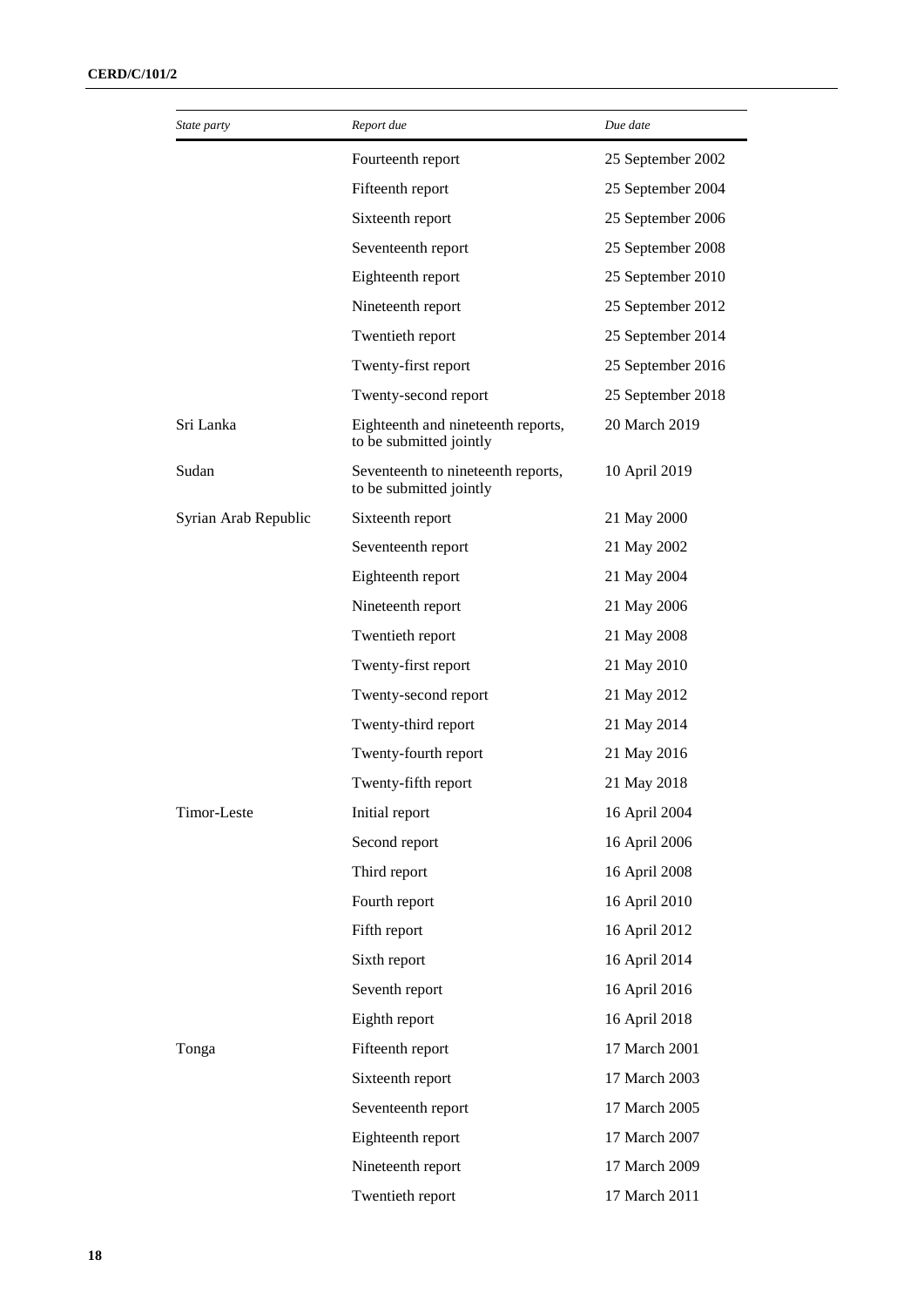| State party                    | Report due                                                     | Due date         |
|--------------------------------|----------------------------------------------------------------|------------------|
|                                | Twenty-first report                                            | 17 March 2013    |
|                                | Twenty-second report                                           | 17 March 2015    |
|                                | Twenty-third report                                            | 17 March 2017    |
|                                | Twenty-fourth report                                           | 17 March 2019    |
| Trinidad and Tobago            | Fifteenth and sixteenth reports,<br>to be submitted jointly    | 3 November 2004  |
|                                | Seventeenth report                                             | 3 November 2006  |
|                                | Eighteenth report                                              | 3 November 2008  |
|                                | Nineteenth report                                              | 3 November 2010  |
|                                | Twentieth report                                               | 3 November 2012  |
|                                | Twenty-first report                                            | 3 November 2014  |
|                                | Twenty-second report                                           | 3 November 2016  |
|                                | Twenty-third report                                            | 3 November 2018  |
| Tunisia                        | Twentieth to twenty-second reports,<br>to be submitted jointly | 4 January 2012   |
|                                | Twenty-third report                                            | 4 January 2014   |
|                                | Twenty-fourth report                                           | 4 January 2016   |
|                                | Twenty-fifth report                                            | 4 January 2018   |
| Turkey                         | Seventh to ninth reports, to be<br>submitted jointly           | 15 October 2019  |
| Uganda                         | Eleventh to thirteenth reports,<br>to be submitted jointly     | 21 December 2005 |
|                                | Fourteenth report                                              | 21 December 2007 |
|                                | Fifteenth report                                               | 21 December 2009 |
|                                | Sixteenth report                                               | 21 December 2011 |
|                                | Seventeenth report                                             | 21 December 2013 |
|                                | Eighteenth report                                              | 21 December 2015 |
|                                | Nineteenth report                                              | 21 December 2017 |
|                                | Twentieth report                                               | 21 December 2019 |
| United Republic of<br>Tanzania | Seventeenth and eighteenth reports,<br>to be submitted jointly | 26 November 2007 |
|                                | Nineteenth report                                              | 26 November 2009 |
|                                | Twentieth report                                               | 26 November 2011 |
|                                | Twenty-first report                                            | 26 November 2013 |
|                                | Twenty-second report                                           | 26 November 2015 |
|                                | Twenty-third report                                            | 26 November 2017 |
|                                | Twenty-fourth report                                           | 26 November 2019 |